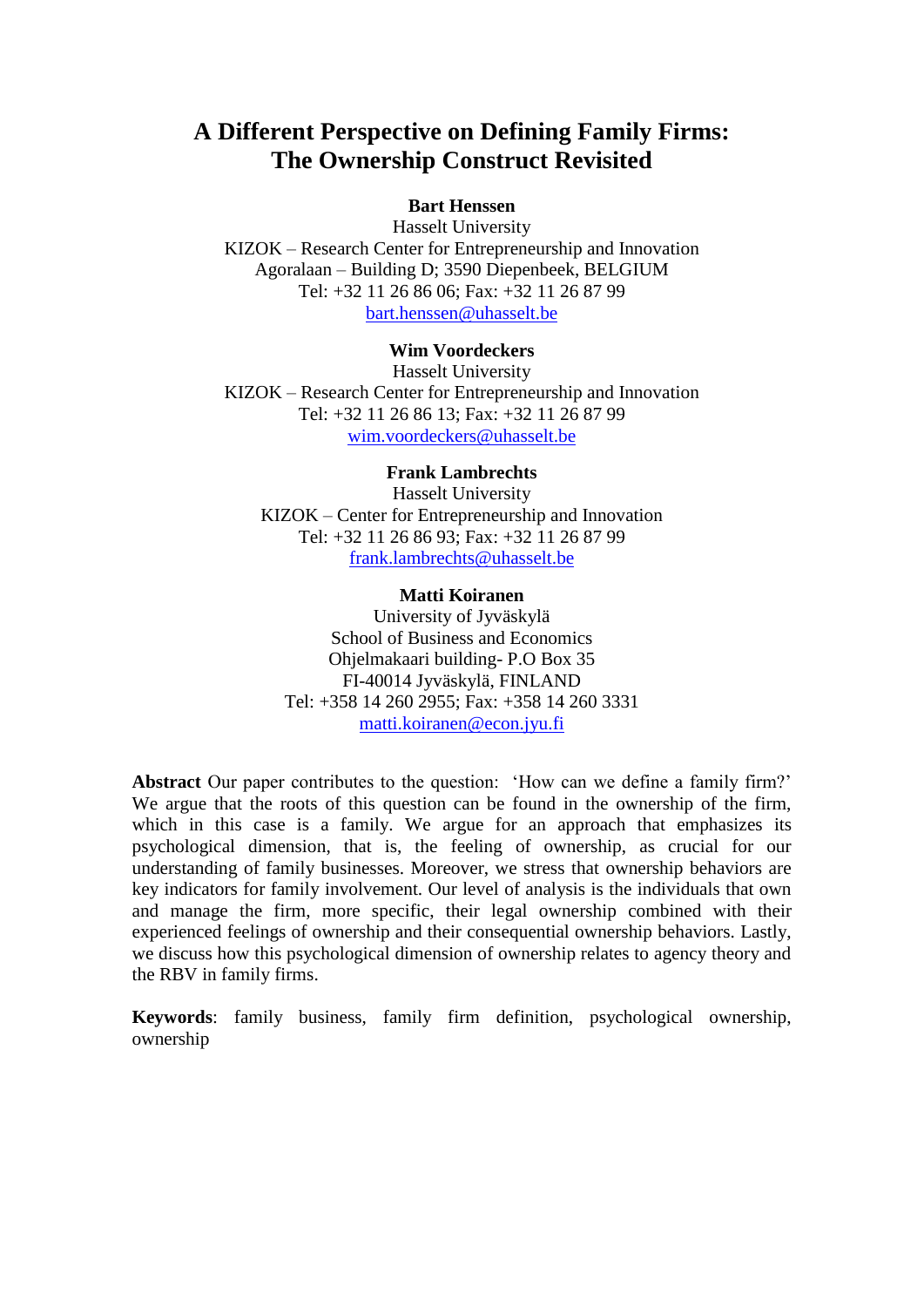### **Introduction**

Ownership is a *'dual creation, part attitude, part object, part in mind, part real*" (Etzioni, 1991: 466).

For the past decade, ownership has been a well documented phenomenon in the context of family firms. It lies at the very heart of the family business research field, as a family firm is often defined as a firm owned by a family. As much as this definition of what constitutes a family firm seems warranted, some family business scholars disagree. They argue that family ownership is only a minimum threshold to classify a firm as a family firm. In this context, Chrisman, Chua and Sharma (2005) notice a convergence among family business scholars towards two definitional approaches: a components of family involvement approach and an essence of family involvement approach. While a components approach focuses on combinations of ownership, control or management, an essence approach looks into actual behavior of family members in the business.

Proponents of the components approach state that family involvement in ownership, management or control is sufficient to classify a firm as a family firm. Critics, however, argue that this approach only reflects the potential to influence the family firm, and that actual behavior should be the focus of attention (Chrisman et al., 2005; Zellweger, Eddleston & Kellermanns, 2010). Besides this, the definition dilemma has been addressed by moving the definition from a merely dichotomous answer to a continuum (Astrachan et al., 2002; Klein et al., 2005), namely the F-PEC scale. Although this scale is not the answer to all questions, it is by far the most quoted one when it comes to tackle the definition dilemma. However, the latter instrument primarily finds its merit in the assessment of family involvement and influence in a firm and its effect on firm behavior and performance (Chrisman et al., 2010) We follow Chua et al. (1999) in their argument that the field must first develop a theoretical definition before it can effectively move to an operational one. Furthermore, in order to be efficacious it is argued that a family firm definition should contribute to a simple measure, capable of emphasizing the differences between a family and a nonfamily firm. In sum, numerous attempts towards conceptual and operational definitions have not lead to a state of widespread acceptance of a family firm definition (e.g. Sharma, 2004; 2002; Chua et al.,1999; Litz, 1995; Astrachan, Klein & Smyrnios, 2002; Westhead & Cowling, 1998). This lack of consensus on what constitutes a family firm may lay a warrant on the reliability, reconcilability and consistency of research results (Chua et al.,1999) and in the end on the credibility of the family business research field.

This paper revisits the concept of ownership as a basis for a unified definition of the family firm. We propose that it is a preferred strategy to revisit the roots of the problem, i.e., family ownership of the business. However, narrowing ownership to its legal dimension, denies a knowledge base on ownership of more than a century. Therefore, we introduce the psychological dimension of ownership in the debate. So called "psychological ownership"(PSO) is a state in which individuals feel as though the target of ownership (e.g. an object, a firm, a task), or a piece of it is "theirs" or "ours""(Pierce et al., 2001; 2003; 2009; Van Dyne & Pierce, 2004; Vandewalle et al., 1995). We show that PSO is particularly interesting when it comes to linking ownership with control, which is essential for our understanding of family influence on the firm.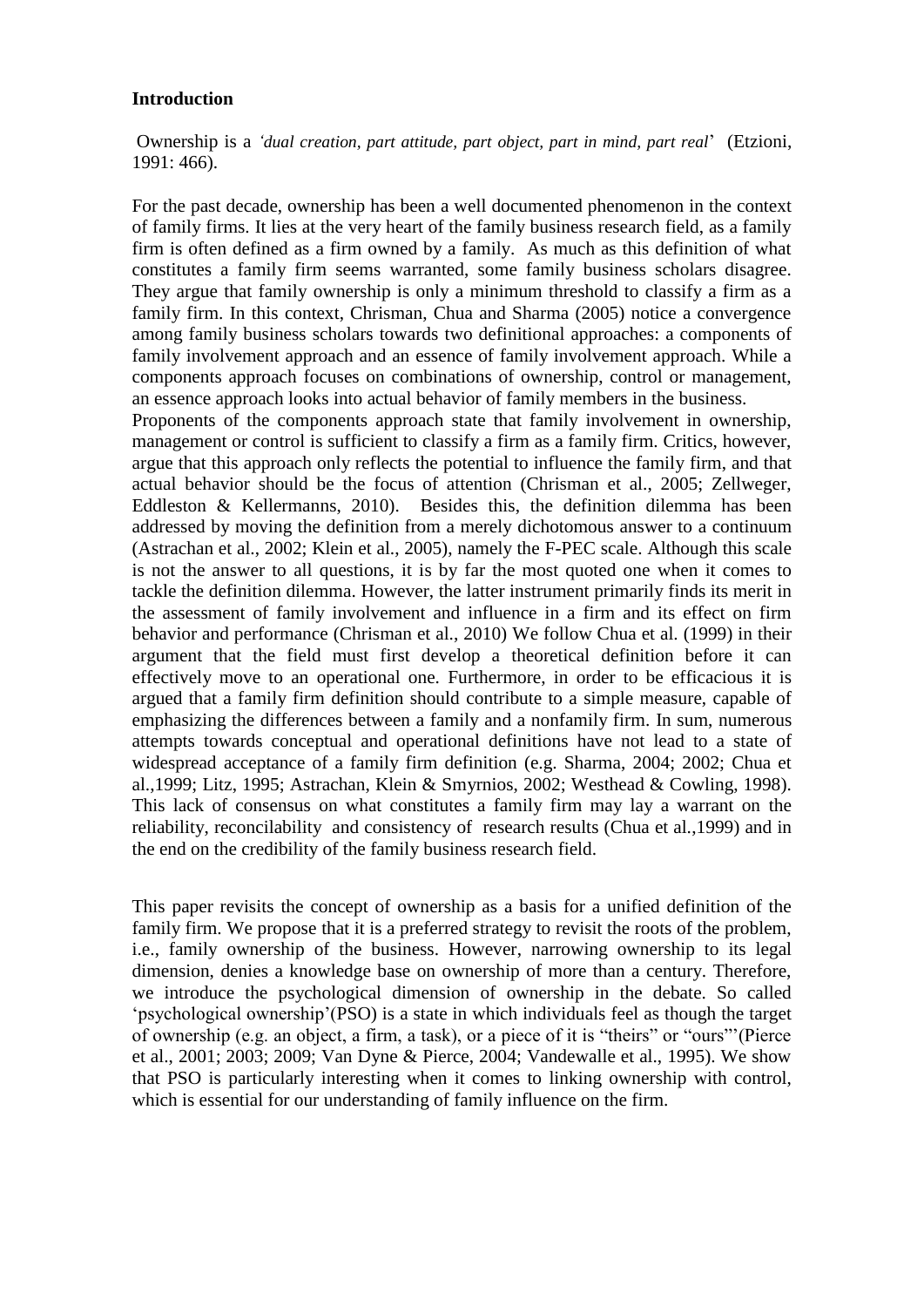Our paper contributes to the question: "How can we define a family firm?" We argue that the answer to this rather broad question can be found in the ownership of the firm, which in this case is a family. Thus, more specific we contribute to the question: "How can we define a family firm by means of its ownership?" We react upon a reduction of the meaning of ownership to the percentage of legal ownership of the family in the firm, rooted in the components approach, and show that the concept of ownership is much more complex than its legal dimension. The difference between our proposed approach and a components approach, is that our approach lays an emphasis on the component of ownership and its psychological dimension, as crucial for our understanding of family businesses. Moreover, we also go beyond an essence approach and show how family act towards their ownership and consequently influences the firm. The difference between our proposed approach and an essence approach is that our model lays a emphasis on ownership behaviors. It is not our intention, however, to reach the state of a static definition, as we will show that (psychological) ownership holds in it the promise of a continuum. Neither is it our intention to overlook research questions or contextual factors that may call for a different approach.

Our approach revisits the concept of ownership from a different perspective. We argue that ownership and especially its psychological component holds the promise of a unified definition that grasps the essence and the components of a family firm and that contributes to a measurable definition. In this sense our approach differs from other theoretical and operational attempts to define the family firm (e.g. Zellweger et al., 2010; Sharma, 2002, Astrachan, Klein & Smyrnios, 2002). Furthermore, our approach answers to the call by Dyer  $\&$  Dyer (2009) of putting the family back into family business research, as there exists a strong interrelationship between the family and their feelings of PSO, both towards the family as towards the business. In sum, our approach puts family ownership of the business in the center of attention, with a strong emphasis on ownership in its various dimensions.

We start with a theoretical exploration of the concept of ownership, followed by a theoretical inquiry on PSO and the relationship between PSO and control. We combine family business and PSO literatures and we discuss important consequences of PSO for previous and future research that sets apart family from non-family firms. Finally, we set out a research agenda that may contribute to an advanced theory of ownership of the family firm.

#### **Theoretical background**

For the past decade family business scholars have debated extensively on the question "When can we call a firm a family firm? Authors seem to agree on the finding that there is something distinctive about firms owned by a family, and family influence on ownership and management is the key factor herein (Chrisman, Chua, Sharma, 2005). For example, family firms have been found to differentiate from non-family firms in terms of (noneconomic) goals (e.g. Westhead & Cowling, 1998), ethics (Adams et al., 1996) and corporate governance (Randøy & Goel, 2003). The key variable, however, seems to be the ownership of the firm which is in hands of one or more controlling families.

This has lead scholars to conclude that a family firm is best defined as a firm in which the majority of the shares is owned by family members, the threshold usually set at 50 % of ownership. Combined with components such as the percentages of family control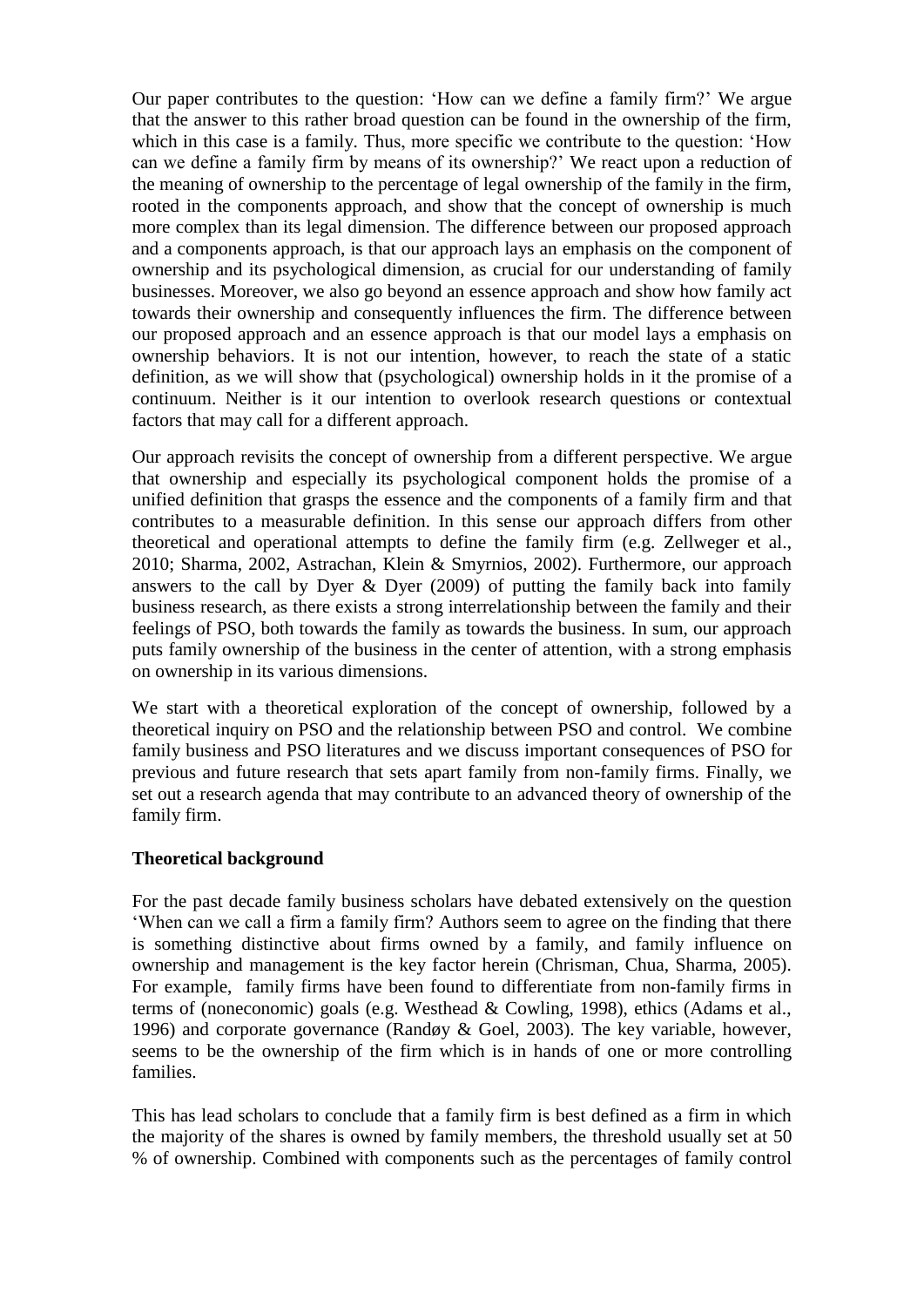or family management, this approach which was subsequently labeled as the components-of-family-influence approach, has a clear advantage of measurability. It is often criticized, however, because it is based on self reported data, and it is lacking a theoretic basis why these components are important (Chrisman, Chua & Sharma, 2005). This has lead to a so called essence-of-family-involvement approach, that argues that the percentage of family ownership is only a minimum threshold, and the focus should lie on actual behavior of family members in the business. The advantage of this approach is that it is theoretical in nature and that it has the potential to contribute to a theory of the family firm (Chrisman et al., 2005; Zellweger, Eddleston & Kellermans, 2010). The disadvantages lie in the operationalization and measurability of distinctive family behavior. Moreover, both approaches are limited in explaining *why* family members engage themselves in the business beyond the level of normal managers or owners (Zellweger et al., 2010). Also, the attempt by Astrachan, Klein & Smirnios (2002) to reconcile both approaches in a validated scale of family involvement in the business, has not lead to a state of widespread acceptance of a family firm definition (e.g. Sharma, 2004; 2002; Chua et al.,1999; Litz, 1995; Astrachan, Klein & Smyrnios, 2002; Westhead & Cowling, 1998). In this light, Chrisman, Chua and Sharma (2005) state that "if the component-of-involvement approach defines what is ultimately created as a result of using family involvement to influence the business (in effect, the essence), the gap between the two approaches would narrow significantly, moving the field toward a better understanding of its boundaries of investigation". We agree that the current lack of consensus on what constitutes a family firm may lay a warrant on the credibility of the family business research field in the future. We propose, however, that the emphasis should lie on one of the components of family involvement, more specific on family ownership. We propose that it is a preferred strategy to revisit the roots of the problem which lies in family ownership of the business. We will argue that ownership holds the key to reconcile the components of what constitutes a family firm, with the actual behavior of its employed family members. For this, we first revisit the concept of legal ownership and then move to its psychological dimension.

#### **Ownership and psychological ownership**

The concept of ownership has a tradition of more than a century. Ownership has different definitions, for example, the legal right of possession, the ability to control and use an object (Hall, 2005), having voting shares or voting power (Ward & Dolan, 1998). What these definitions have in common is the basic ownership model that consists of an owner (the subject), an "ownable target" (the object), and the relationship and interplay between them (Ikävalko et al., 2006). Ownership defined in terms of a relationship goes back at least to Hobbes, Locke and Marx. For example, Locke defines ownership when he says: "(…) for I have truly no property in that, which another can by right take from me, against my consent" (Locke, 1967:138). In other words, ownership gives the owner of an object legal control over it to use it in any way whatsoever limited only by law (Rahmatian, 2008). It also has a relational side, in that property assigns rights to the owner, that can be contested against others that might claim the owned object.

The common understanding of ownership, however, confines it to its legal side. Nevertheless, in early works on ownership, we can find psychological explanations of property rights. David Hume, for example, remarked that "what has long lain under our eye, and has often been employ"d to our advantage, *that* we are always the most unwilling to part with; but can easily live without possessions, which we never have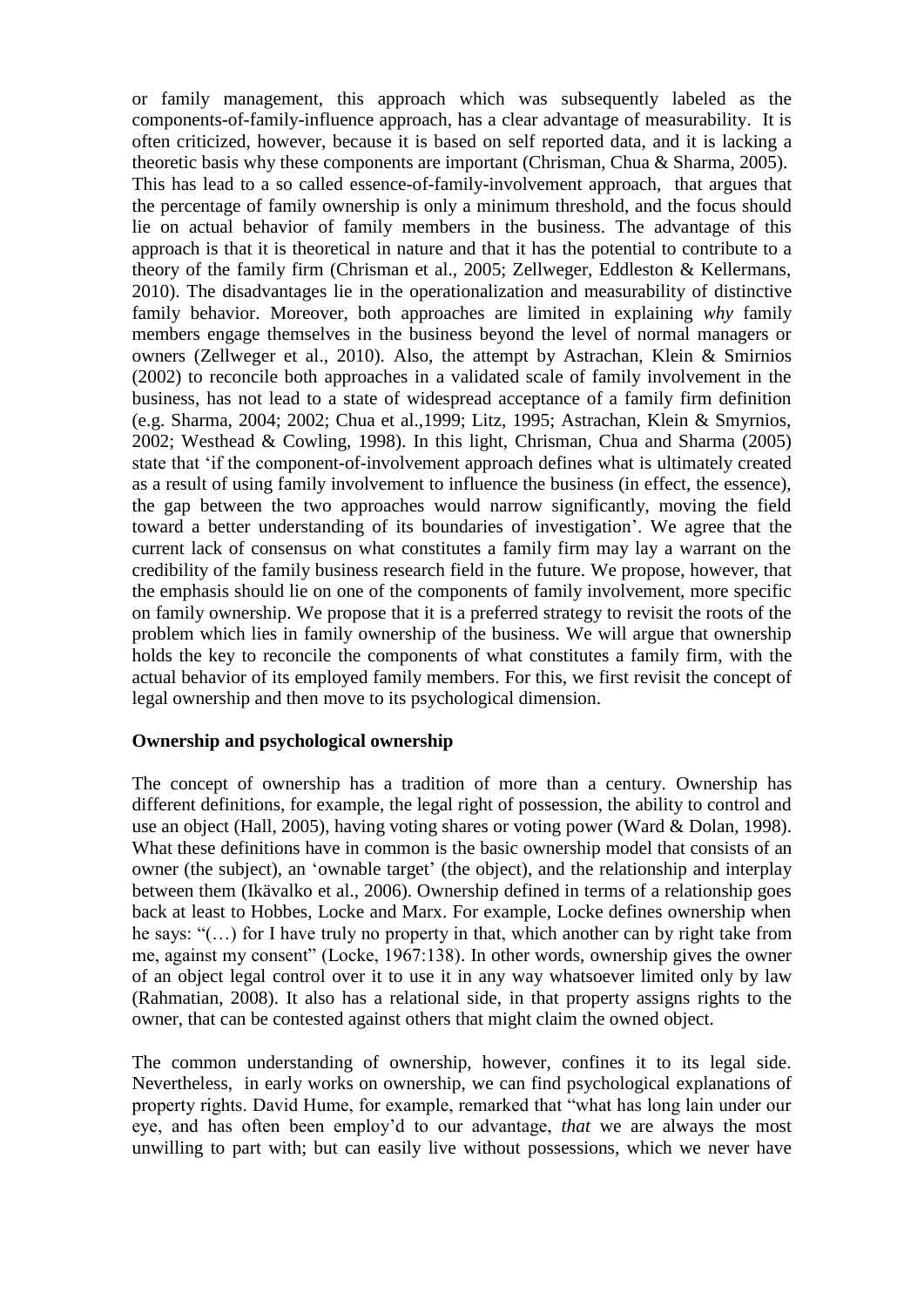enjoy"d (…)" (Hume, 1984: 554-555). This thought can also be found in the work of Kames (1792), sometimes referred to as "the father of the Scottish Enlightenment", who had a substantial influence on David Hume and Adam Smith. For example, Kames stated that "men are fond of power, especially over what they call their own; and all men conspired to make the powers of property as extensive as possible" (Kames, 1778: Book 1, Sketch 2: 117). Adam Smith, for example, stated that everybody "has property in his own labor", which to his belief was the original foundation of all property (Smith, 1776-1976; Rahmatian, 2008). These examples learn us that property can be experienced as a feeling, that can be directed towards material or nonmaterial targets of possession. These ideas were elaborated on by psychologists and sociologists, which they underpinned with evolutionist and socio-biologist explanations of property (Rahmatian, 2008). In their seminal 2001 article Pierce and colleagues synthesized these ideas. They introduced the concept of psychological ownership (PSO) and applied it to an organizational context. With PSO the focus of the attention moves from the formal, legal ownership, to "a state in which individuals feel as though the target of ownership, being material or immaterial in nature, or a piece of it is "theirs" or "ours""(Pierce, Kostova & Dirks, 2001). From the PSO literature we learn that ownership may also be experienced as a feeling of ownership. This feelings of ownership may be material or immaterial in nature, it can develop toward a variety of objects both legally owned or not, and it has important behavioral, emotional and psychological consequences (Pierce, Kostova, & Dirks, 2001). Current theoretical work (Pierce et al., 2001; 2009) shows that three major experiences may lead to PSO, in particular, the possibility to control a target of possession, intimate knowing the target, and/or investing one"s self into this target (Pierce et al., 2001; 2003; 2009). The concept nowadays has a long tradition in organizational studies, where it is a validated and frequently studied phenomenon.

Both ownership and PSO are best noticeable when people *act* as (psychological) owners and when they exercise control. This behavioral dimension of ownership finds its roots in the using, controlling and transferring of possessions and what we regard as "ours". The manipulation of possessions is socially bound and constructed or internalized in the process of interaction between the owner and the target of possession. Ownership gives the owner rights to use, control and transfer the owned object. Moreover, ownership behaviors have been shown to correlate with financial performance. For example, Wagner et al. (2003) find a strong correlation between ownership behaviors and financial performance of the firm. They also find a strong correlation between PSO and ownership behaviors. In their study on workgroup behavior they assessed ownership behaviors in terms of employees' financial information seeking behavior, their willingness to improve their job performance, their cost cutting behaviors and their innovation initiatives. Other important correlations Wagner et al. (2003) find, are a strong relationship between legal ownership and PSO, and between PSO and employee attitudes toward the organization. Ownerships behaviors thus stem from PSO (Wagner et al., 2003), but also from personal and shared values of responsibility. Ownership brings with it ethical aspects (e.g. how do I act responsible towards my possessions, without hurting others (Koiranen, 2010)) and caring aspects (e.g. stewardship behavior and self-sacrifice or a sense of burden sharing (Avey et. al, 2009, Pierce et al., 2003)), and it questions which values we hold toward our possessions (Pierce et al., 2003). Finally, feelings of accountability are also routes that lead to ownership behavior. Accountability is the "implicit or explicit expectation that one may be called on to justify one's beliefs, feelings and actions to others" (Lerner & Tetlock, 1999: 255). Accountability is connected to ownership and PSO through two mechanisms: (1) the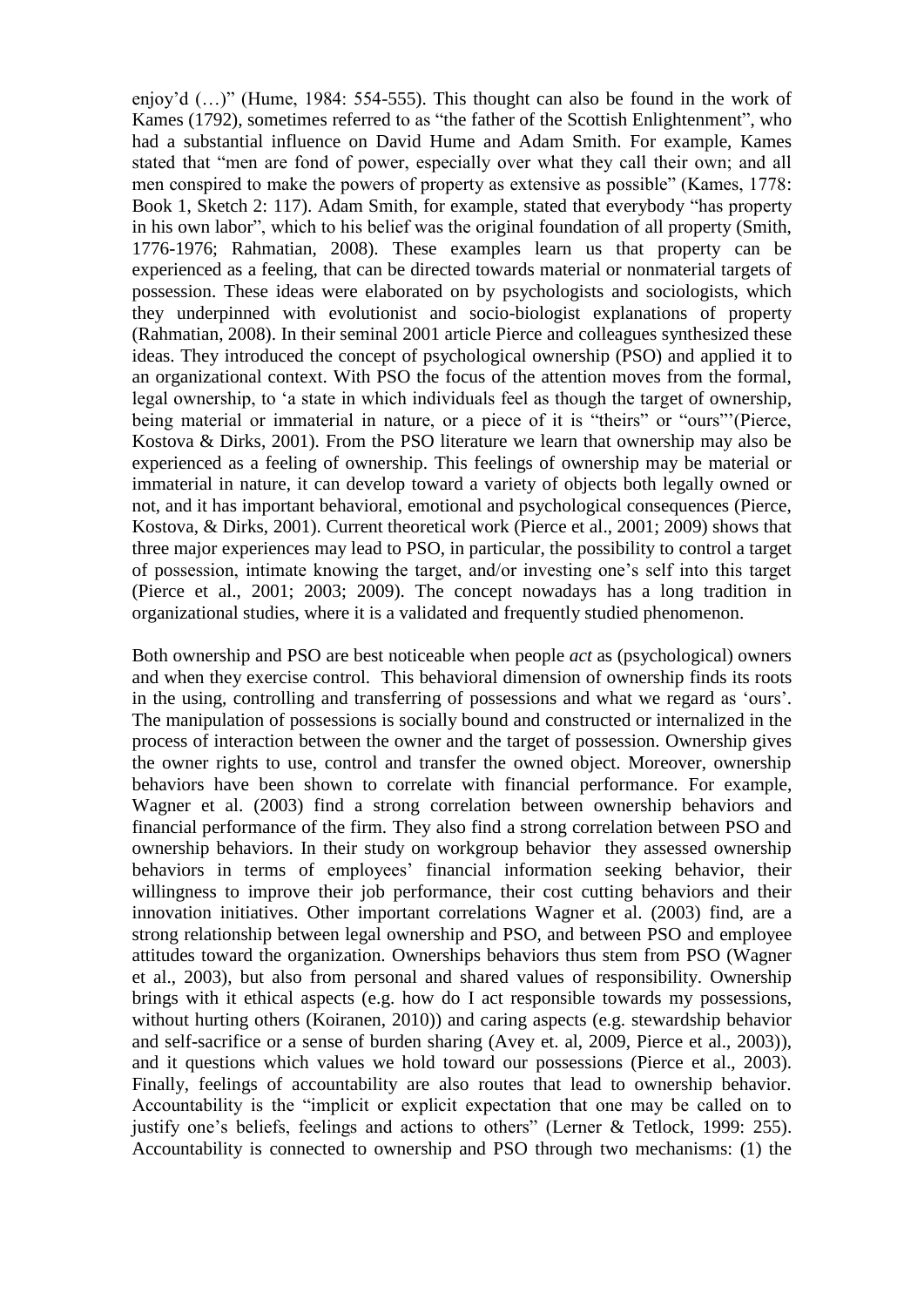expected right to hold others accountable for influences on the target of ownership and (2) the expectation to be held accountable for our possessions or target of ownership (Avey et al., 2009).

#### INSERT TABLE 1 ABOUT HERE

For the past decade, ownership has been a well documented phenomenon in the context of family firms. It lies at the very heart of the family business research field that assumes that whoever owns the firm, makes a difference for its performance. Surprisingly, recent theory that considers the failing or success of family firms proposes that the psychological dimension of ownership may be essential, but the concept is not further elaborated on (e.g. Corbetta & Salvato, 2004; Eddleston and Kellermanns, 2007; Zahra, 2003). In general, the concept suffers from a lack of attention from family business scholars. Only recently some of PSO"s antecedents and consequences in family firms were empirically elaborated on (Bernhard & O"Driscoll, 2011; Sieger, Bernhard & Frey, 2011) This is surprising because when the individuals that own and manage the firm are the most important element for firm performance, these should be the level of analysis. The question then should be whether or not these individuals are owners, whether they feel like owners and whether they act towards their ownership. For this reason, it is unlikely that the extent to which a family holds shares of the company, covers insight in ownership feelings and ownership behaviors. In this sense, the question whether or not family members feel like owners and act accordingly may be essential. Consequently, PSO may hold the key to bridge the components of what constitutes a family firm, with the actual behavior of its employed family members (cf. Table 1). As we will soon argue, this is due to the roots of PSO in family firms that differ from their nonfamily counterpart. The difference between our proposed approach and a components approach, is that our model lays an emphasis on the component of ownership as crucial for our understanding of family businesses. The difference between our proposed approach and an essence approach, is that our approach lays a emphasis on ownership behaviors and ownership feelings.

#### **Psychological ownership and control: exploring family involvement**

Family involvement is said to differentiate a family business from a nonfamily one (Chrisman, Chua, Sharma, 2005). At this stage we will explore the nature of this family involvement, more specific the relationship between family members' PSO and their enacted control on the family business. To better understand this relationship we must first seek an answer to the questions "Where do feelings of PSO emerge from in family firms? and "How is this different from non-family firms?". We will argue that the routes that lead to PSO in family firms, have different roots in family firms compared with their nonfamily counterpart, and this is what sets them apart. We will then elaborate on the question "How is PSO related to family involvement?" For our analysis we will build on the three routes that lead to PSO: intimate knowledge of the object of possession, investing oneself in the target of possession, and controlling the target of possession (Pierce et al., 2001). In family firms these routes translate into intimate knowledge of the family firm, investing time and effort into it, and having factual control over it. Our arguments build on the relationship between (factual and/or perceived) ownership and control, combined with the routes of PSO (Pierce et al., 2001). Our arguments we will synthesize in research propositions.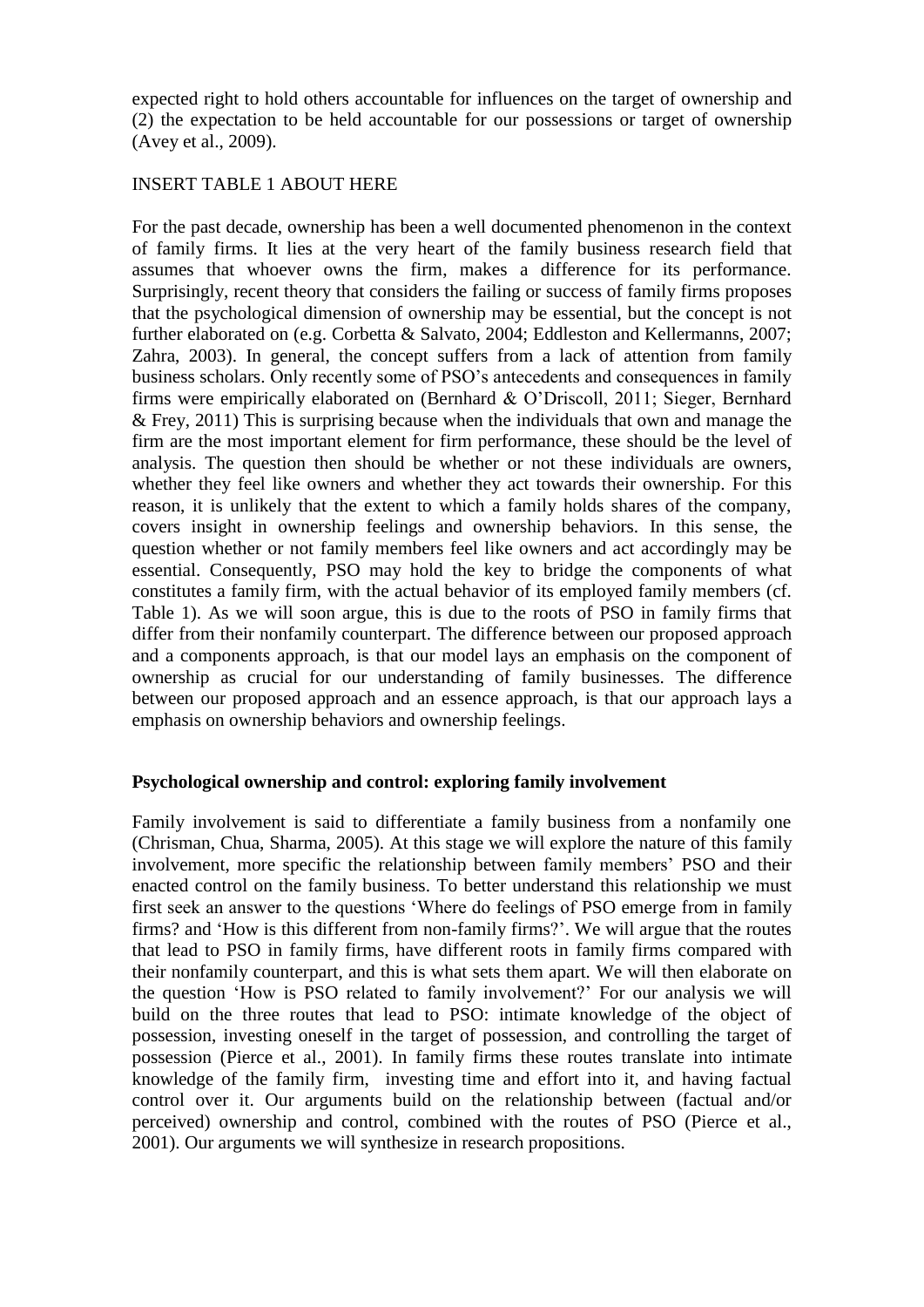## *The routes to psychological ownership in family firms*

In this section we argue that the routes that lead to psychological ownership in family firms find their origin in family legal ownership and in the collectivity that we call family. This is what sets them apart from nonfamily firms. What unites them is the ability to build psychological ownership for the business. However, these routes (i.e., intimate knowledge of the object of possession, investing oneself in the target of possession, and controlling the target of possession (Pierce, 2001)) are not static, in a sense that they develop over time, and some develop in parallel while others do so independently. They therefore do justice to a continuum approach, similar to e.g. the approach used in the F-PEC scale (Astrachan, Klein & Smyrnios, 2002).

The first bases for feelings of PSO in family firms we find in the legal ownership of the firm by family members. As we showed before, PSO has strong connections with legal ownership. Because family firm owners" object of possession is mainly the family firm itself (Koiranen, 2006), legal ownership provides for a strong basis for feelings of PSO towards the family firm. In the majority of family firms shares are in the hands of one or more controlling family. This may provide for strong feelings of PSO of these family members towards the family business. However, this relationship may not be as straightforward as expected. Because psychological ownership is a feeling that is dependent on individual perceptions of ownership (Pierce et al., 2001) it is reasonable to assume, for example, to find strong individual PSO feelings among controlling owners, but not so much because of their extent of share ownership and the benefits they gain by it, but from the accompanying feelings it may generate. It not only provides them with factual control but also with a feeling of control. It not only urges them towards the ownership related responsibilities, but also to a greater amount of self-investment (e.g. Corbetta & Salvato, 2004) and identification with the company they feel ownership for (e.g. Pierce et al., 2003), and with their position as an owner or CEO. From psychological ownership literature we learn that strong identification, large self investment and large factual control lay a foundation for feelings of PSO. Furthermore, not only do legal ownership and psychological ownership correlate (Pierce, 2001; 2003; 2009), both they also give rise to ownership behaviors, such as responsibility, personal sacrifice and stewardship behavior (Davis et al., 1997; Pierce, Kostova & Dirks, 2003).

However, feelings of psychological ownership based on legal ownership are not static (Pierce, Van Dyne & Cummings, 1992). They may ebb and grow over time, leading to different outcomes, such as levels of affection and commitment to the business. For example, when a family firm develops into the sibling partnership stage (Gersick et al., 1997), ownership becomes diluted among two or more siblings. The success of this intergenerational transfer of ownership, dependent upon factors as the successor"s personality, intelligence, persuasion to enter the business and the reactions of those that are not chosen (see Churchill and Hatten, 1987), may evenly be dependent on the successor's extent of psychological ownership towards the business. In other words, legal ownership by the next generation does not necessarily lead to psychological ownership towards the family business, and to the associated ownership outcomes. However, successors" personal and shared values of responsibility, self-sacrifice or a sense of burden sharing (Avey et. al, 2009, Pierce et al., 2003) and accountability (Avey et al., 2009), may lead to positive ownership behaviors. Especially, when legal ownership and psychological ownership coincide they provide for a strong basis for responsible, stewardship behaviors. We therefore hypothesize that: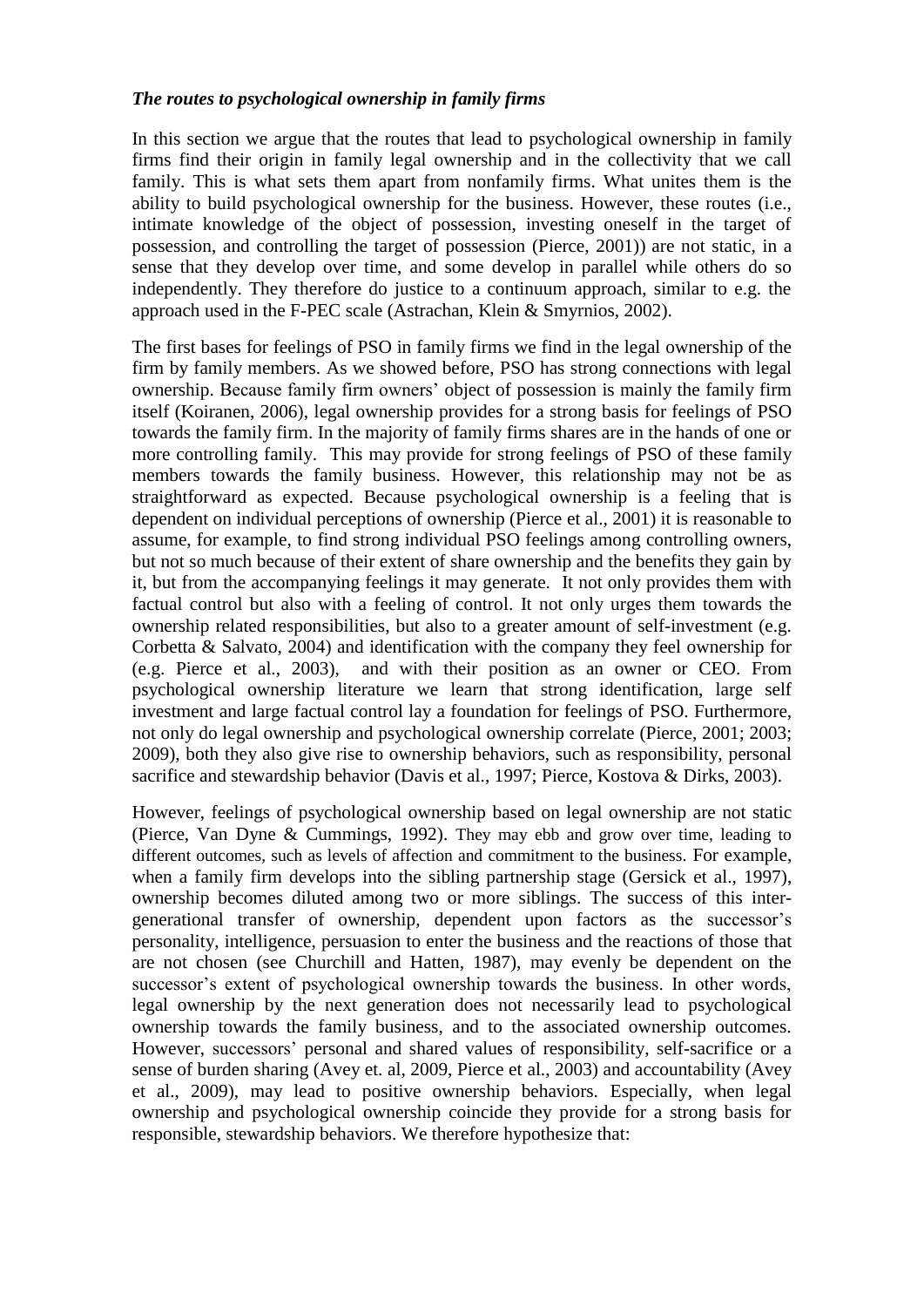**Proposition 1A:** Family legal ownership is positively correlated with psychological ownership feelings

**Proposition 1B**: Psychological ownership feelings based on legal ownership are positively correlated with stewardship behavior towards the family firm

In family businesses there is a convincing reason to assume a second basis for PSO, i.e., the family itself. The family may play an critical role in PSO feelings formation. As an individual we are part of a family in which we are born into, where most of us live in and from where we finally die out. These simple facts facilitate PSO feelings formation. Based on psychological ownership literature, three major experiences present in family life lead to PSO feelings; our possibility to control the family (i.e. to be able to create a family tradition, family values, etc.), the intimate knowledge we have of our family, and/or the extent to which we invest ourselves in the family (Pierce et al., 2001). In other words, being born into a family makes us automatically psychological owners of the family itself, felt by each member to some extent. The formation of psychological ownership towards the family is to be found, in part, in the fact that family territory constitutes from early childhood the social playground to learn what is part of "me" (the self), 'mine' (the extended self) and 'thine' (not part of me or the extended me). In a later developmental stage children learn what is part of the family territory and what is not, what is "us" and "ours" (Pierce, Kostova & Dirks, 2003). Thus, kinship and family bonds play a crucial role in the development of feelings of PSO. Extending these familial relationships to the firm, there exists a long tradition in family business research that supports family influence on the business and its related behavior, e.g. loyalty and commitment towards the firm (Sharma, 2005), protective behavior, responsible behavior (Arregle et al., 2007), altruism towards family members (Schulze, 2001; 2003a; 2003b). These outcomes can also be related to feelings of psychological ownership (Pierce et al. 2001; 2003; Pierce & Jussila, 2009).

However, psychological ownership feelings based on kinship and family bonds are not static. The possibility to control, the intimate knowledge of the family business, and/or the extent to which generations invest themselves, varies along the sequential developmental stage of the family. From a junior generation perspective (Gersick, 1997), the possibility to control the family business grows along the years, as their active involvement in the business widens. Simultaneously, the junior generation" intimate knowledge of the business enlarges, and they convey to their active or passive choice to invest themselves in the business (Cabrera-Suarez et al., 2001). From a senior perspective, all three routes of psychological ownership may be strongly present in a young business family (Gersick, 1997) but factual control and self-investment may decline over the subsequent stages. Next generation members in family business grow up in close (physical and psychological) proximity to the business (Steier, 2001). Hence, they develop an intimate knowledge of the business early on. However, it may not be until they become legal owners or managers of the business that they might invest themselves in or control a part of the business. Nevertheless, family bonds and psychological ownership form a natural coalition and they provide for a strong basis for caring, responsible and stewardship behaviors. Extending these familial relationships to the business, we hypothesize that:

**Proposition 2A:** Family bonds are positively correlated with psychological ownership feelings towards the family business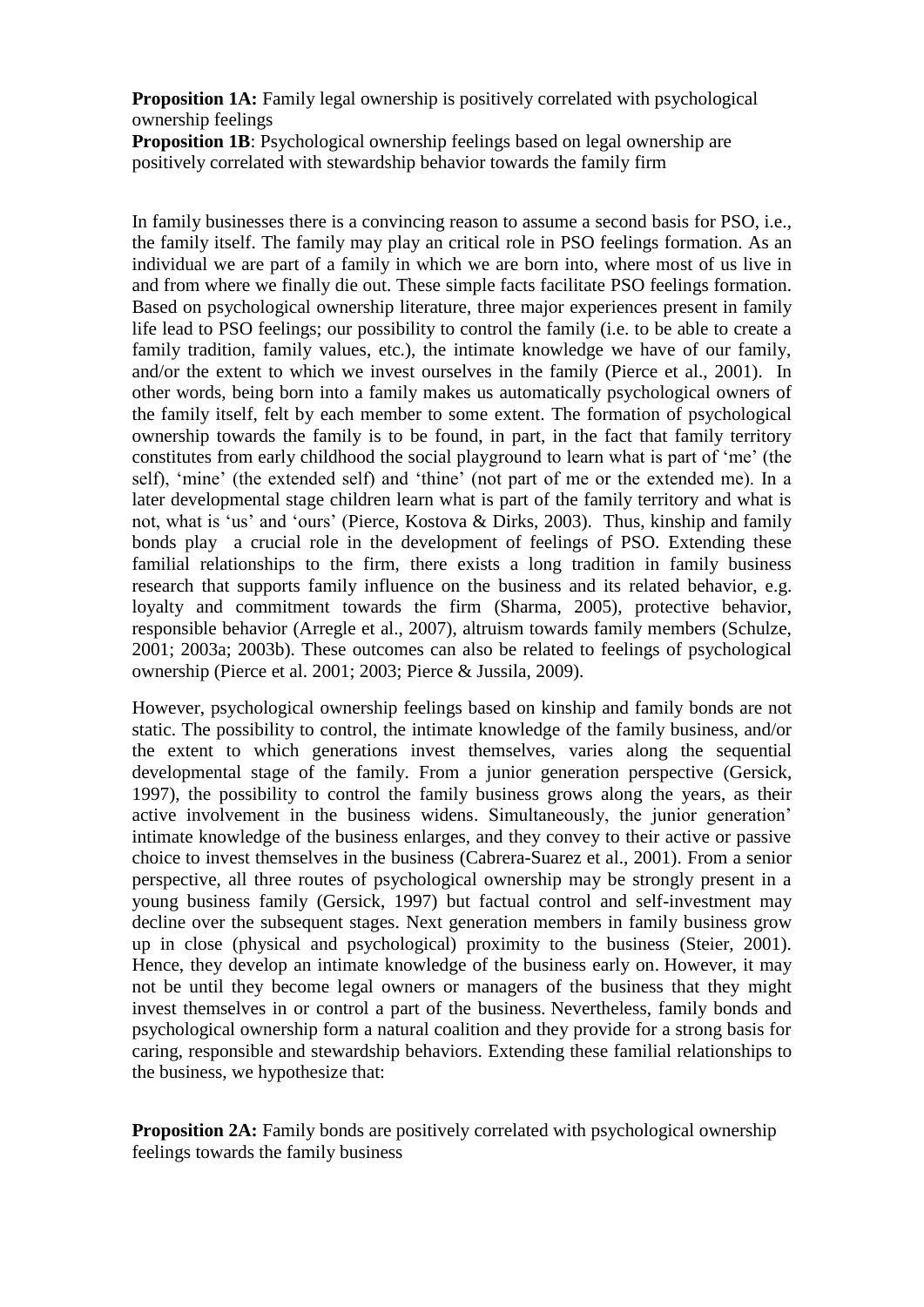**Propostion 2B**: Psychological ownership feelings based on family ties are positively correlated with stewardship behavior towards the family firm

The third basis for PSO in family firms, is the business itself. Organizational literature on psychological ownership has convincingly shown that organizations may be a breeding ground for PSO, both towards the organization as towards the job (Pierce et al., 2001; Wagner et al., 2003; Avey et al., 2009; Mayhew et al., 2009; Vandewalle, van Dyne & Kostova, 1995). In this perspective family businesses do not differ from nonfamily businesses.

PSO feelings towards the business and the job are not of a static nature. They vary according to contextual factors such as organizational structure (Chiu et al., 2007), leadership style (Bernhard & O"Driscoll, 2011) and organizational routines. For example, a start-up business owner may have stronger feelings of PSO than an owner in a mature business, formalization creating a gap between the invested labor and its visible fruits and thus inhibiting psychological attachment to the fruits of labor. For this reason we expect higher PSO feelings in start-up businesses than in second generation more formalized and expanded businesses. Consequently, we expect higher levels of PSO feelings in second generation businesses than in mature, third generation family firms.

However, in family businesses there may exist a counterforce to this process, i.e., the existence of a strong family identity in the business (Zellweger, Eddleston & Kellermanns, 2010). A strong family identity finds it origin in several roots, e.g. in the sense of belonging to the firm (Zellweger et al, 2010), in kinship, shared family history (Sundaramurthy & Kreiner, 2008) and in the human need for self-identity and having a place (Pierce et al., 2001). This family based organizational identity that we find in family firms shares common ground with PSO (e.g. the need for self-identity and belonging are considered as motives for the development of PSO), nevertheless the two concepts are distinct in their theoretical base. Organizational identification answers the question "Who am I in this organization?", while PSO addresses the question "What do I feel is mine?" (Pierce et al., 2001; Avey et al., 2009). Nevertheless, organizational identification is theorized to positively correlate with PSO (Pierce, Kostova & Dirks, 2001). A strong family firm identity is theorized to form the foundation of a family business and is associated with positive organizational outcomes (Zellweger et al., 2010).

Upholding the positive outcomes of PSO towards the family firm and a strong family firm identity, may be the prior challenge when the business enters the next generation. The coincide of a strong family firm identity and PSO feelings towards the family firm we expect to counter the negative behavioral results of formalization, decline of control, dilution of shares and potential conflict among family members (Steier, 2001) when the family business enters the succession phase.

Recapitulating, we elaborated earlier on the intertwine between family PSO and family business PSO. Furthermore, the correlation between family identity and family firm identity has been established. We also laid the connection between PSO feelings for the family firm and family firm identity. Finally, we explicated the positive organizational outcomes of both family firm oriented PSO and family firm identity. We therefore hypothesize that: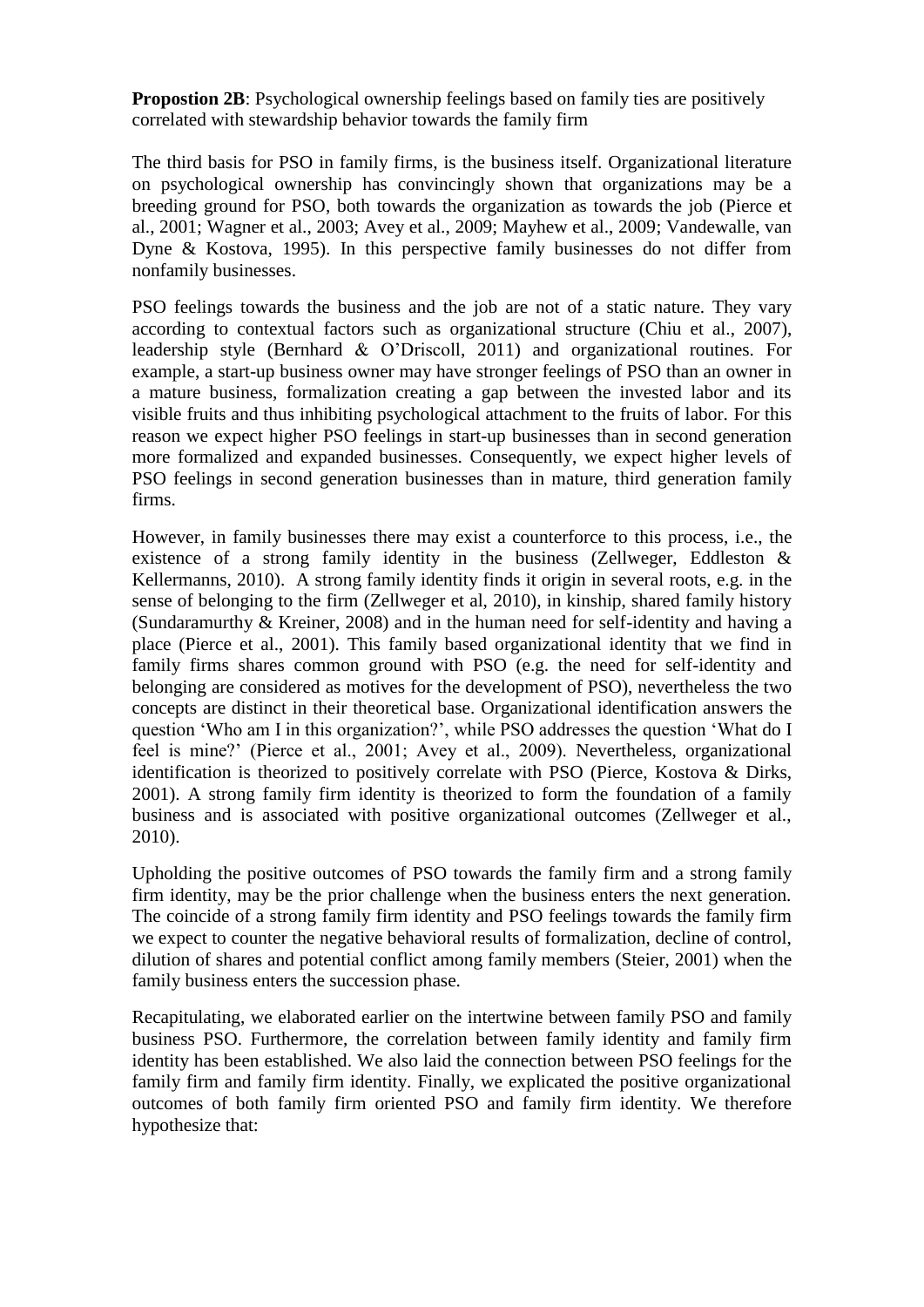**Proposition 3A:** Family identity is positively correlated with psychological ownership feelings towards the family business

**Proposition 3B:** Psychological ownership feelings based on family identity are positively correlated with stewardship behavior towards the family firm **Proposition 3C**: The effect of succession on PSO feelings is mediated by family firm identity

In sum, the roots of PSO in family firms differ from their nonfamily counterpart. In family firms, the primary source of PSO we find in ownership in the hands of family members. A second source of PSO feelings is to be found in familial bonds and kinship, which form a natural ground for its development. The third source of PSO in family firms is to be found in the business itself. In the latter a family business is no different from a nonfamily one. However, a strong family firm identity may be crucial for the potential transgenerational sustainability of PSO feelings and their associated stewardship outcomes.

## *Family influence: factual and perceived control*

A crucial question is still to be answered, that is, "How is PSO related to family involvement?" Family involvement may be best noticed when family members feel and act as though the family firm, or a piece of it is "theirs" (Pierce, 2001; 2003; 2009). In other words, it is not sufficient that family members are owners and feel like it, but there is also the need to *act* as owners, in order to notice family influence on the firm. When family members exercise their (perceived) right to control the firm, (psychological) ownership is acted upon. Moreover, family members that act as psychological owners bring with them a set of antecedents and consequences of PSO, as there are: a strong sense of belonging (e.g. Avey et al., 2009), a sense of identification with the family firm (Zellweger et al., 2010), stewardship behaviors (e.g. Eddleston, Kellermanns & Sarathy, 2008), altruistic behavior (Schulze, 2001; 2003a; 2003b), commitment towards the firm (Sharma & Irving, 2005), shared values and goals among family members (Sharma, 2004). This explains *why* family members engage themselves in the business to an extent that is beyond the level of what is expected.

As to the *how,* the (factual and/or perceived) right to control the family firm may stem from legal ownership or from PSO, because PSO provides family members with a sense of control, even in the absence of legal ownership (Pierce et al., 2001: 2003; Pierce & Jussila, 2009). For example, empirical findings show that in family-owned firms, for a variety of reasons, a separation of ownership and control is less likely (James, 1999; Harris & Ogbonna, 2007). It is assumed that closely held ownership adds to *de facto* control as well as legal control, even though this may not be true in all cases (see: Harris & Ogbonna, 2007). We follow the latter authors in their questioning that *de facto* control is merely a function of the proportion of ownership. As psychological ownership literature reveals a feeling of control may arise even in the absence of legal ownership. When it comes to family involvement and firm performance the authors convincingly show that firm profit not only depends on legal (based on proportion of ownership) control, but also on *de facto* control, i.e. the extent to which family members exercise their control. We add to this equation the perception family members have about their control (rights). The tripartite thus is formed by legal control (proportion of shares) – *de facto* control (enacted upon control) – perceived control (based on a feeling of control).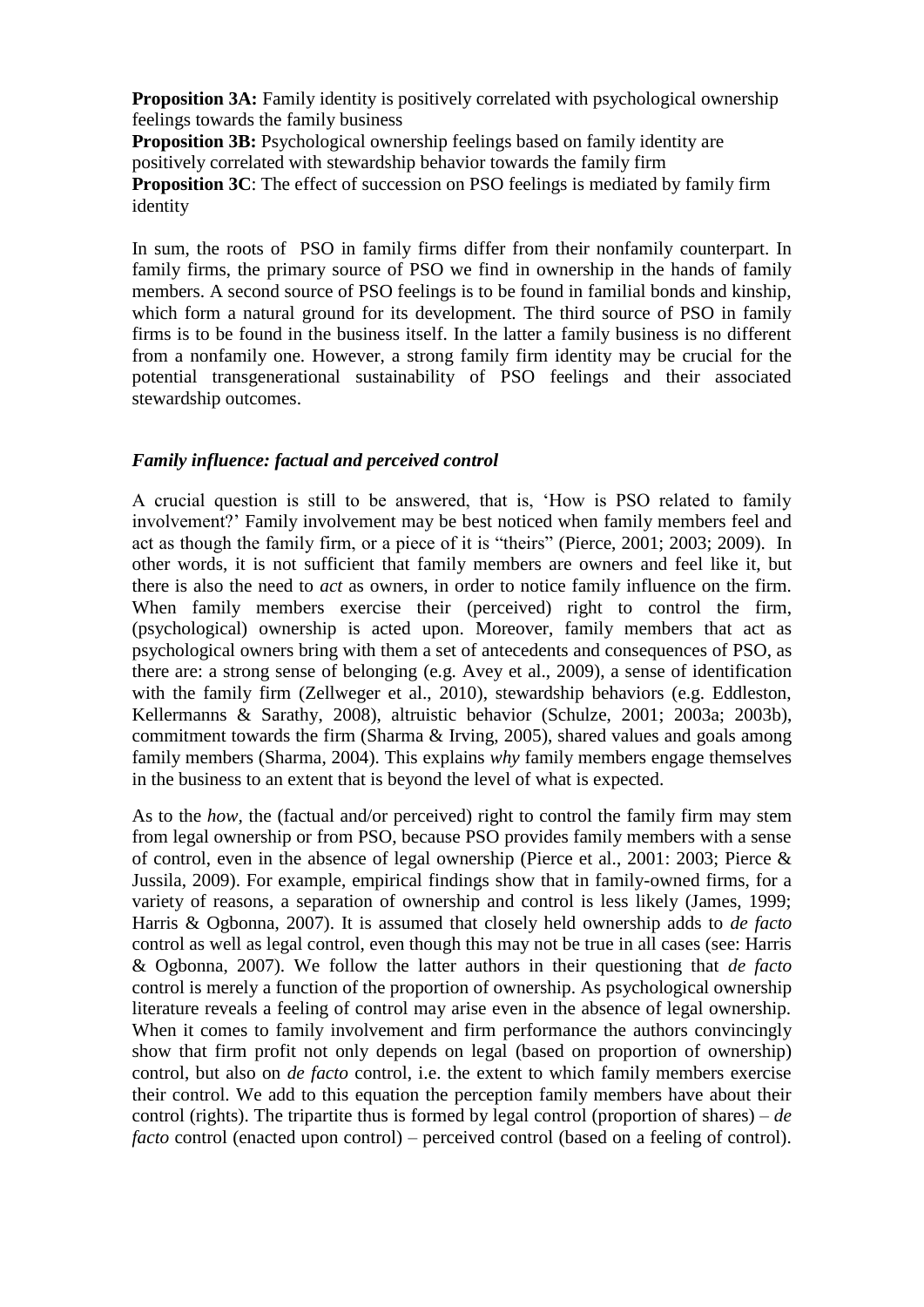The extent to which a family business is successful may well be dependent on this tripartite.

The interrelationships we see as follows. To begin with, family members' PSO is in part determined by their perceived control (Pierce, 2001), and also contributes to it. In other words, PSO is evoked by the possibility to control (e.g. having legal ownership, having a voice in discussion making), but in turn also leads to a feeling of control. Legal control over the firm adds to PSO, as we described in our theoretical overview (e.g. Pierce, 2003). Legal control also contributes to perceived control, as our overview on ownership shows (e.g. Wagner et al., 2003). Furthermore, PSO contributes to ownership behaviors (e.g. *de facto* control), as we explained in table 1. Ownership behaviors in turn have a positive effect on financial performance and we expect this to be equally true for family businesses (e.g. Wagner et al., 2003). We therefore hypothesize that:

**Proposition 4A:** The *de facto* control family members have over the family business is positively correlated with their psychological ownership towards the family firm.

**Proposition 4B:** The perceived control family members have over the family business is positively correlated with their psychological ownership towards the family firms

**Proposition 4C**: Family members ownership behaviors are positively correlated with the financial performance of the firm

# **Exploring the distinctiveness of family firms: Psychological ownership and leading theoretical explanations**

Our approach not only reconciles a "components" and "essence" approach, but it may also contribute to an understanding of the impact of family involvement on strategic processes that lead to competitive advantage and performance. To support this proposition in this section we focus on two leading theoretical explanations on competitiveness and performance, i.e., agency theory and the RBV (see: Chrisman, Chua & Sharma, 2005 for an overview). In this section we focus on the aforementioned mainstream theories and their potential relationship with PSO. However, in order to proceed, we need to show a cross-over effect between PSO felt by an individual family member employed in the family business, and the family business itself. In this light, Pierce & Jussila (2009) recently introduced the concept of collective psychological ownership, as a collective, enacted upon feeling that an organization is "ours". The authors propose that a sense of ownership can also exist as a group level phenomenon, i.e., as a single and shared mindset. This may sound very familiar to family business scholars, as a family business is often perceived as a business built around shared family values and goals (Sharma, 2004), and with a shared mindset directed towards the business. The question is now whether PSO feelings by (family and nonfamily) members in a family firm add to its completive advantage and performance.

## *Psychological ownership as a resource in family firms*

Can psychological component be regarded as part of the family firms' key resources, i.e. physical capital resources, financial capital resources, human capital resources and organizational capital resources (Barney & Clark, 2007)? Given its roots, it is likely that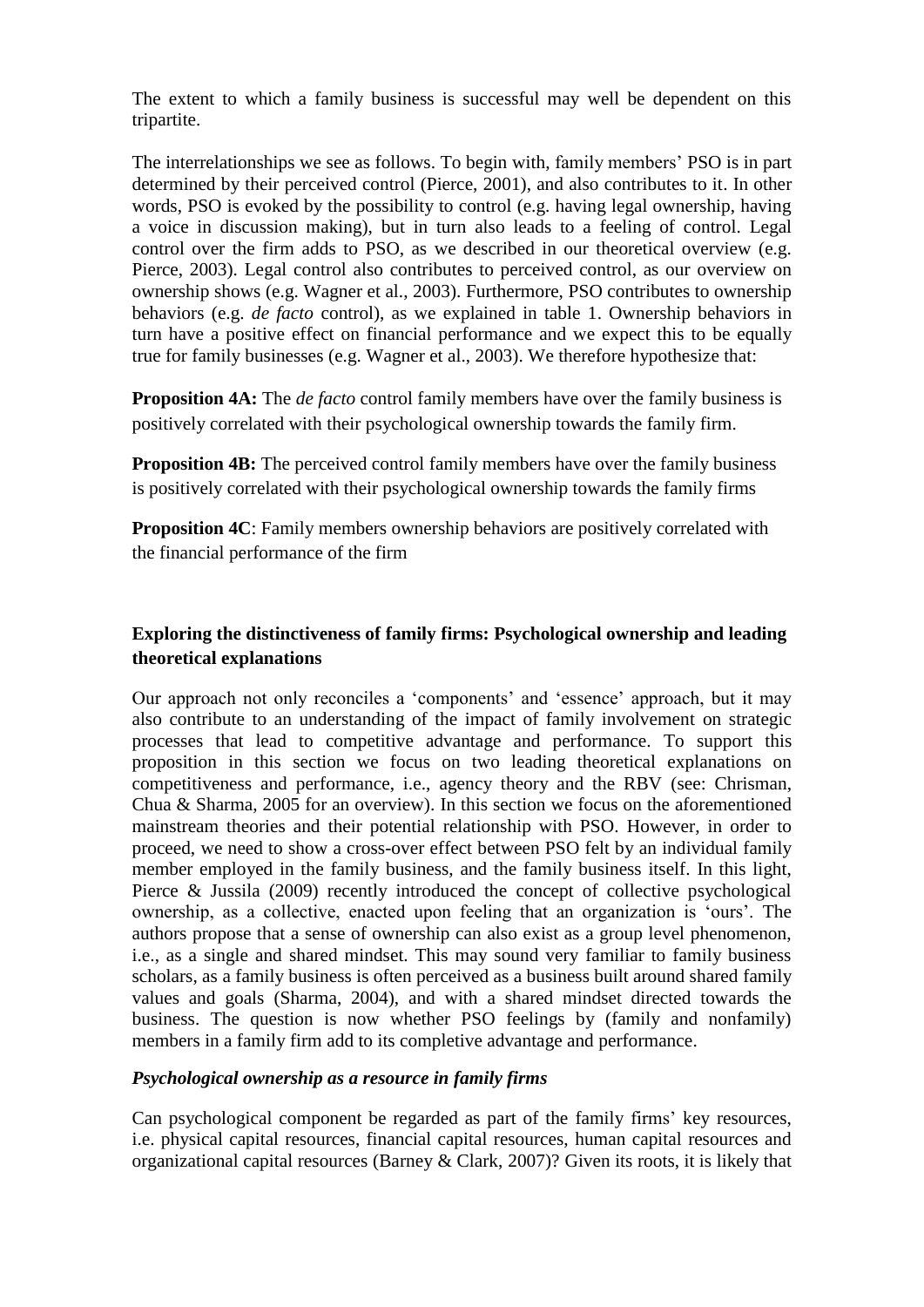PSO has connections with human capital and organizational capital. PSO has been indicated by several family business scholars as a distinct and a key nonfinancial value creator (Uhlaner, Floren & Geerlings, 2007), leading to a strong sense of identification and high value commitment towards the firm, to strong feelings of responsibility and a sense of burden sharing for the organization (Corbetta & Salvato, 2004), related to heightened involvement, and to positive behavioral outcomes (e.g. to behave in the best interest of the firm) (Eddleston and Kellermanns, 2007).

Can PSO then be regarded as a source of family firms" competitive advantage? In other words, can we regard family members PSO as a rare, valuable, imperfectly imitable resource and can the family firm exploit its potential offered (Barney & Clark, 2007)? PSO and family business literatures seem to suggest that PSO can be regarded as valuable (as it contributes to the positive organizational behavior), imperfectly imitable (as it is correlated to specific individual and collective contexts present in a specific family firm), and some family firms seem to exploit its potential. As to the 'rare' factor, literature suggests not only family businesses may profit from PSO feelings (Pierce et al., 2001; 2003; 2004). We argued before, however, that the family members PSO has different roots in family firms as opposed to non-family businesses. We therefore expect the rareness factor to stand firm. The PSO resource also has the potential of a sustained advantage, because it is rooted in at least two roots with a potentially long time horizon, that is, the family itself and its ownership of the firm.

We therefore hypothesize that:

**Proposition 5a:** PSO feelings are positively correlated with the human capital of the family firm

**Proposition 5B:** PSO feelings are positively correlated with the organizational capital resources in a family firm

## *Psychological ownership and agency theory*

Agency costs arise when there exists a conflict of interest and asymmetric information between a principal and an agent, who engage in contractual relationships. In order to control for self-interested behavior on the part of the agent, the principal applies efficient but costly agency controls to safeguard his interests. From PSO literature we deduce that psychological owners need less agency controls, therefore adding to lower agency costs in family firms.

Literature shows that individuals that are psychological owners, show greater effort towards their tasks and towards their companies goals (Avey et al., 2009). This may have an impact on the agent's tendency of shirking or opportunism, assumed by agency theory, and on the accompanying agency controls. The PSO literature would suggest that some individuals perform well and are committed to the companies goals irrespective of agency controls. Their tendency of shirking or opportunism is likely to be overshadowed by their PSO towards the firm. It is suggested that psychological owners are less affected by monitoring or incentive alignment, in contrast to individuals that are less psychological owners. The former already put forth greater effort toward the company and may be less affected by agency controls. These controls even may have a reverse effect on their performance. Contrary, individuals that are less psychological owners have their utility increased through better performance either by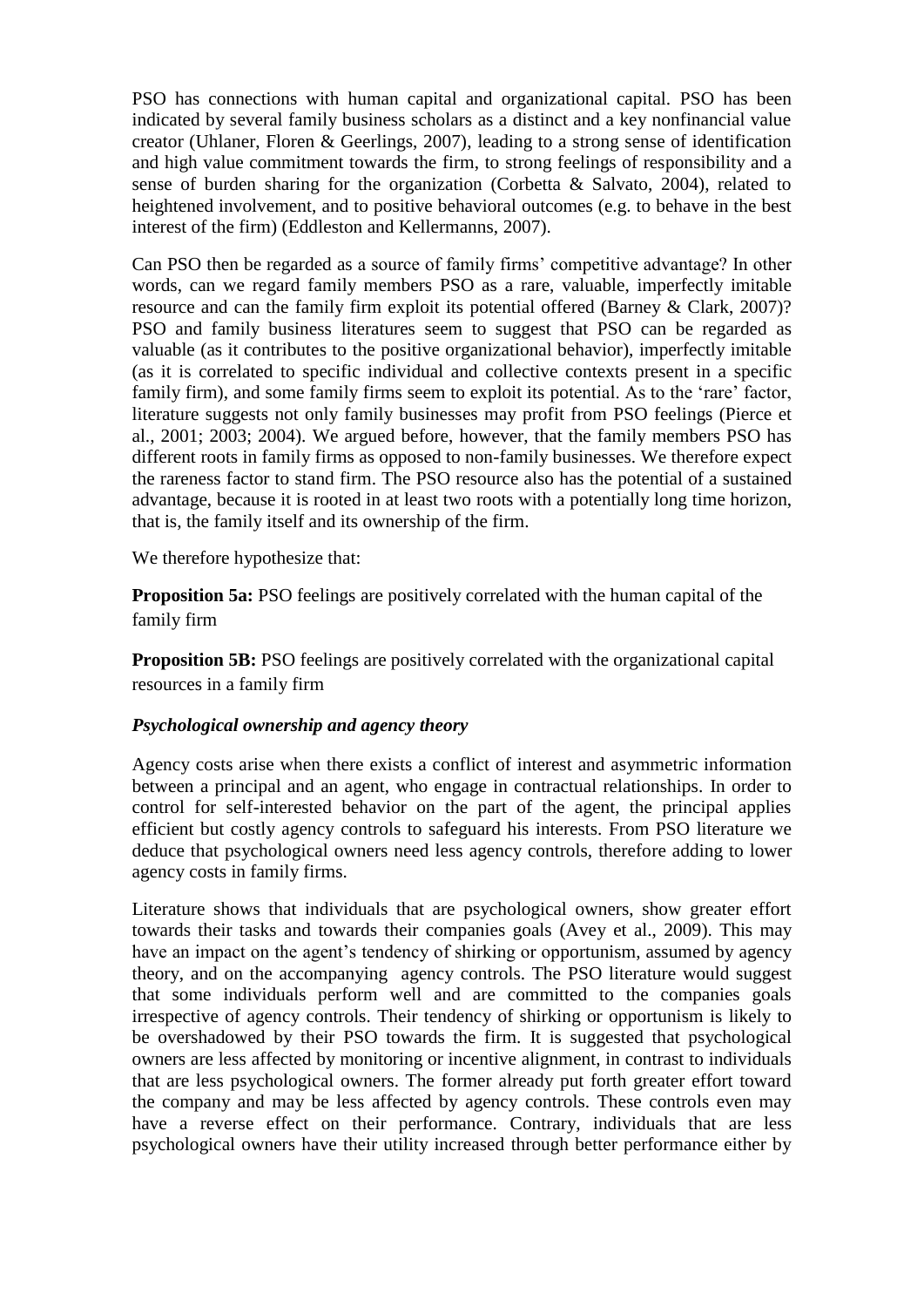receiving higher compensation or by avoiding punishment (Fong & Tosi, 2007), thus shirking becomes a less attractive option. Consequently, PSO holds the promise to contribute to lower agency costs in family firms because of expected high levels of PO among family members in leading ownership and management positions. Principal"s and agent's shared high levels of PSO towards the family firm thus may align their interests, lowering the need for costly agency controls.

**Proposition 6A:** Psychological ownership is negatively correlated with agency costs in family firms

#### **Discussion**

Numerous attempts towards conceptual and operational definitions have not led to a state of widespread acceptance of a family firm definition (e.g. Sharma, 2004; 2002; Chua et al.,1999; Litz, 1995; Astrachan, Klein & Smyrnios, 2002; Westhead & Cowling, 1998). This lack of consensus on what constitutes a family firm may lay a warrant on the credibility of the family business research field. This paper revisits the concept of ownership as a basis for a unified definition of the family firm. We propose that it is a preferred strategy to revisit the roots of the problem, i.e., family ownership of the business. Our model shows that ownership not only consists of a legal dimension, but also of a psychological one. We therefore go beyond a components-of-involvement approach that focuses on degrees of family management, ownership and control. We also go beyond an essence-of-involvement approach, by laying a focus on ownership behavior as a key differentiator. We show that PSO is particularly interesting when linking ownership with family control, for two reasons. First, in family firms the routes that lead to PSO have different roots. These feelings are strongly rooted in the family, in family ownership and the business. Second, family members not only have factual control over the family business, they also have a sense that the family business is 'theirs'. This PSO towards the family business may be regarded as a rare, valuable, imperfectly imitable resource. It may also have substantial consequences for agency relationships in family firms.

Several scholars argue that either family ownership or family involvement differentiates a family business from a nonfamily one. To our understanding, it may not be family involvement and influence on the enterprise, nor mere ownership that may be the relevant issue, but the extent to which they act upon their ownership and the extent of PSO among family firm stakeholders.

#### **Limitation and future research**

We need to address a few limitations of this paper and provide for a future research agenda. While we based our model on ownership literature of more than a century and literature on PSO of more than a decade, little is known about the antecedents and consequences of PSO in family firms. As this work is mainly theoretical in nature, we are in desperate need of empirical findings on PSO in family firms.

Recently, Pierce and Jussila (2009) identified a collective aspect of PSO and the routes that lead to it. This paper does not address collective PSO. As families are collectives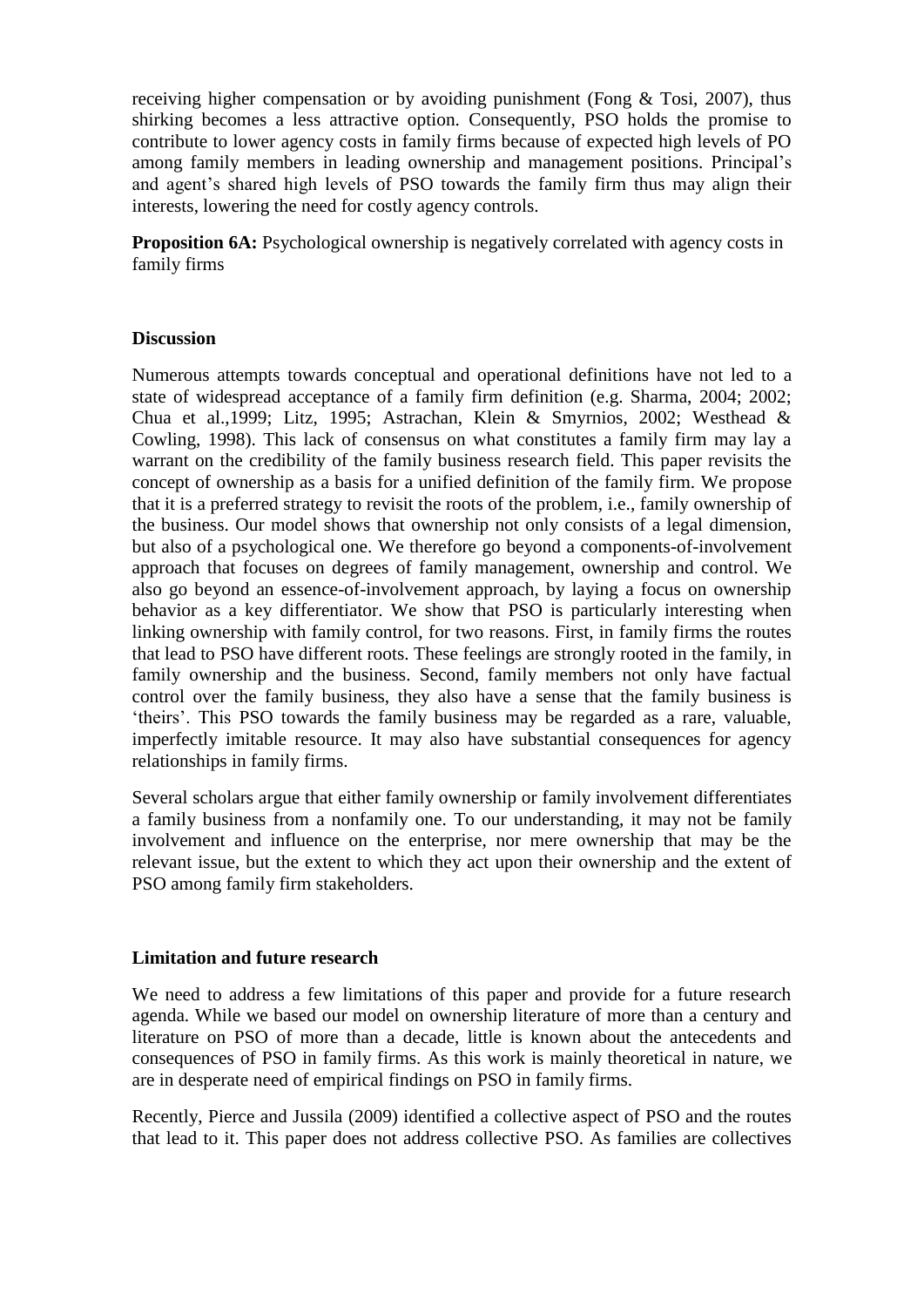(although they do not always act towards it), adding collective PSO to the equation would be a valuable addition.

An empirical examination should therefore include a multilevel approach. To measure PSO feelings in family firms, Van Dyne & Pierce's (2004) validated scales can be employed. However, these measures apply to the individual level of PSO, and a collective level measurement instrument is momentarily non-existent. As families are collective entities, there is a strong call for group measurement tools.

Another area to explore are the possible negative effects of family members PSO. PSO is also known to lead to protective behavior, therefore resisting change (e.g. Pierce, 2001; Dirks et al., 1996). This paper only focuses on the positive effects. It may well be that PSO adds to additional costs that jeopardize the performance of family firms. Certainly more research is needed to explore whether the scale tips to the positive or the negative side.

In this paper we discussed two leading theories on the distinctiveness of PSO, that is, agency theory and the RBV. In this light, family business scholars identified some distinct features of family firms. In the context of the RBV scholars argue so called "familiness" (the idiosyncratic bundle of resources and capabilities resulting from the interaction of the family and business systems, Habbershon et al., 2003: 451) to be the key differentiator (e.g. Zellweger et al., 2010). In the context of agency theory the tendency for entrenchment by majority stakeholders, and altruism effects between owners and managers, are mentioned as sources of agency costs in family firms (e.g. Anderson, Mansi & Reeb, 2003; Steier, 2003). In this paper we did not address the issues of familiness, entrenchment and altruism. We call for more research that focuses on the relationship(s) between these issues and PSO.

Finally, our paper focused on the definitional consequences of adding PSO. PSO, however, may not only broaden our understanding of what constitutes a family firm, but it may also offer us a promising path to a richer ownership theory of the family firm.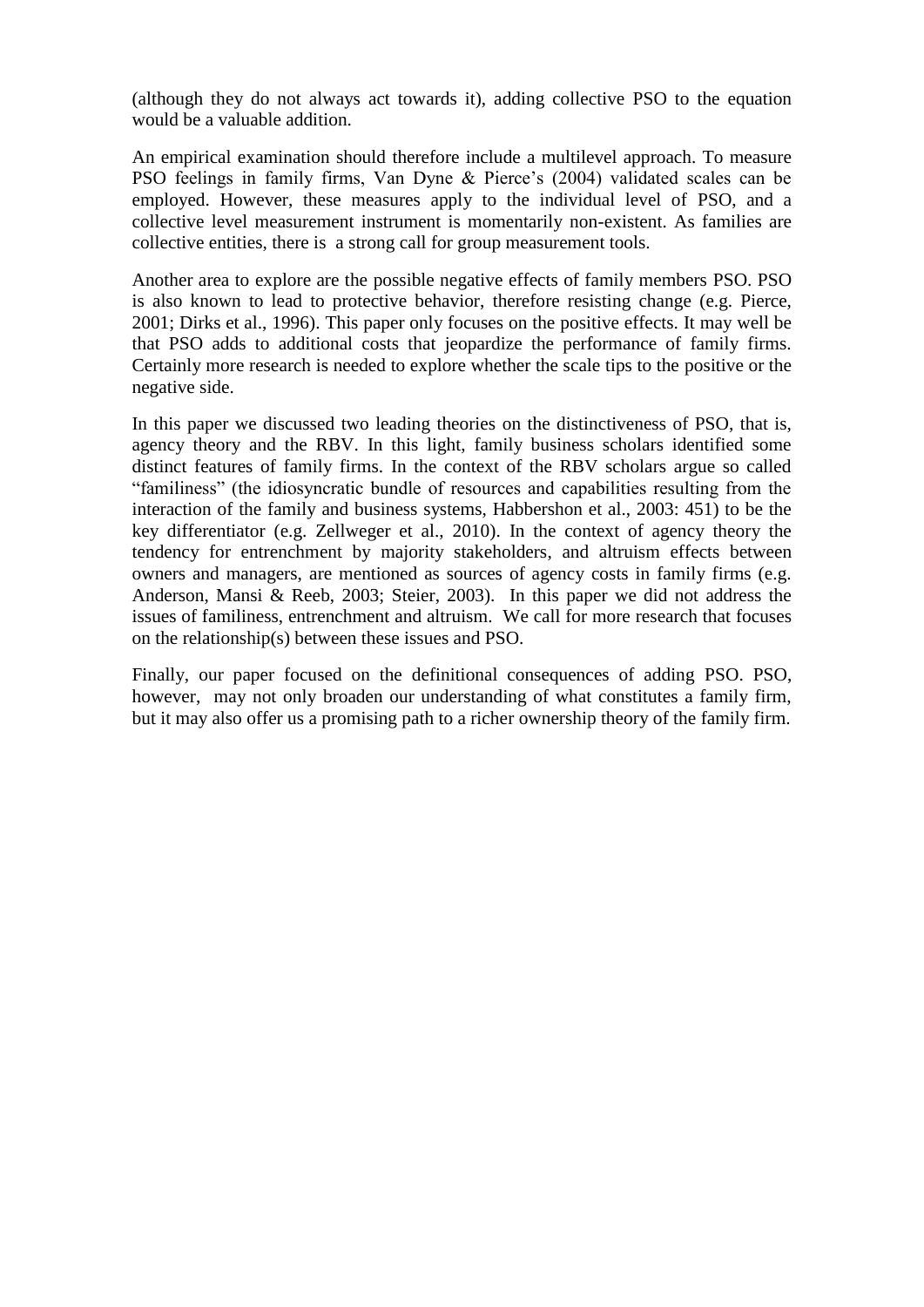**Table 1**: Dimensions of ownership including strengths and challenges for the family firm

|                                | Legal ownership                                                                                                                                                                                   | Psychological ownership                                                                                                                                                                                                         | Ownership behaviors                                                                                                                |
|--------------------------------|---------------------------------------------------------------------------------------------------------------------------------------------------------------------------------------------------|---------------------------------------------------------------------------------------------------------------------------------------------------------------------------------------------------------------------------------|------------------------------------------------------------------------------------------------------------------------------------|
| Definitional focus             | State of possession                                                                                                                                                                               | Feeling of possession                                                                                                                                                                                                           | Acting upon possessions                                                                                                            |
| <b>Basis</b>                   | Legal, socially constructed,<br>institutionalized                                                                                                                                                 | Emotional                                                                                                                                                                                                                       | Behavioral                                                                                                                         |
| Associated rights              | Factual control over a legally owned<br>object                                                                                                                                                    | Perceived control over a target of<br>possession                                                                                                                                                                                | Using, controlling and transferring the<br>possession                                                                              |
| Nature                         | Verifiable, legally transferable                                                                                                                                                                  | Relational, relativistic, processual                                                                                                                                                                                            | Socially constructed and/or internalized<br>in the process of interaction                                                          |
| Routes                         | Social agreements, law                                                                                                                                                                            | Intimately knowing, controllability,<br>self-investment                                                                                                                                                                         | Psychological ownership,<br>accountability, personal and shared<br>values of responsibility                                        |
| Strengths for the family firm  | Captures the basic threshold for family<br>involvement in the business. Lays a<br>basic foundation for firm performance,<br>by means of maximizing return-on-<br>ownership. Is easily measurable. | Bridges the ownership component and<br>the essence of ownership. Has a solid<br>theoretical and empirical base. Has<br>different roots in family firms, thus has<br>the potential to contribute to a family<br>firm definition. | Captures the potential for a competitive<br>advantage. Investigates how family<br>members act upon their ownership of<br>the firm. |
| Challenges for the family firm | Captures only the potential to influence<br>the firm                                                                                                                                              | Little empirical data on its antecedents<br>and consequences in family firms                                                                                                                                                    | Measurability                                                                                                                      |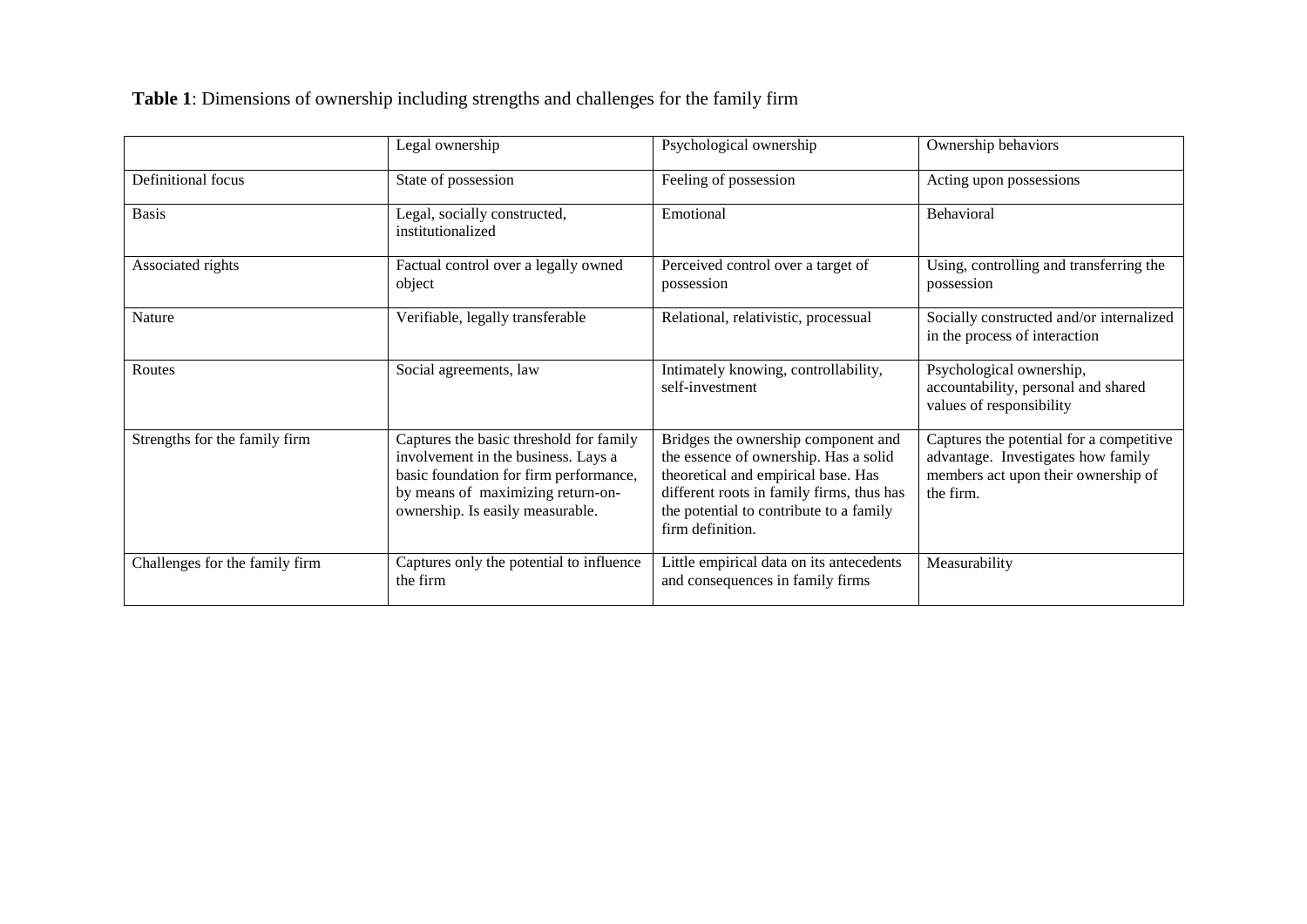## **References**

Adams, J., Taschian, A., & Shore, T. (1996). Ethics in family and nonfamily owned firms: An exploratory study. *Family Business Review*, *9*, 157–170.

Anderson, R., Mansi, S., Reeb, D. (2003). Founding family ownership and the agency cost of debt. *Journal of Financial Economics*, 68: 263-285

Astrachan, J. H., Klein, S. B., & Smyrnios, K. X. (2002). The F-PEC scale of family influence: A proposal for solving the family business definition problem. *Family Business Review*, 15, 1: 45–58.

Avey, J.B., Avolio, B.J., Crossley, C.D., & Luthans, F. (2009), "Psychological ownership: theoretical extensions, measurement and relation to work outcomes", *Journal of Organizational Behavior*, 30, 2: 173-191

Barney, J.B. & Clark, D.N. (2007), *Resource-based theory. Creating and sustaining competitive advantage*, New York: Oxford University Press

Bernhard, F. & O"Driscoll, M.P. (2011). Psychological ownership in small familyowned businesses: Leadership style and nonfamily-employees" work attitudes and behaviors. *Group and Organization Management*; 2011, 36: 345-384

Cabrera-Suarez, K., Saa-Perez, P.D., & Almeida, D.G. (2001). The succession process from a resource- and knowledge-based view of the family firm. *Family Business Review*, 14, 1: 37-47

Chiu, W.C.K., Hui C.H., Lai, G.W.F. (2007). Psychological ownership and organizational optimism amid China"s corporate transformation: effects of an employee ownership scheme and a management-dominated board. *International Journal of Human Resource Management,* 18; 2: 303-320

Chrisman, J.J., Chua, J.H., & Sharma, P. (2005). Trends and directions in the development of a strategic management theory of the family firm*. Entrepreneurship Theory and Practice*, 29, 5: 555-576

Chua, J. H., Chrisman, J. J., & Sharma, P. (1999). Defining the family business by behavior. *Entrepreneurship Theory and Practice*, 23,4: 19–39.

Churchill, N.C. and Hatten, K.J. (1987). Non market based transfers of wealth and power. A research framework for family businesses. *American Journal of Small Business* 11, 3: 51-64

Corbetta, G. & Salvato, C. (2004), "Self-serving or self-actualizing? Models of man and agency costs in different types of family firms: A commentary on "Comparing the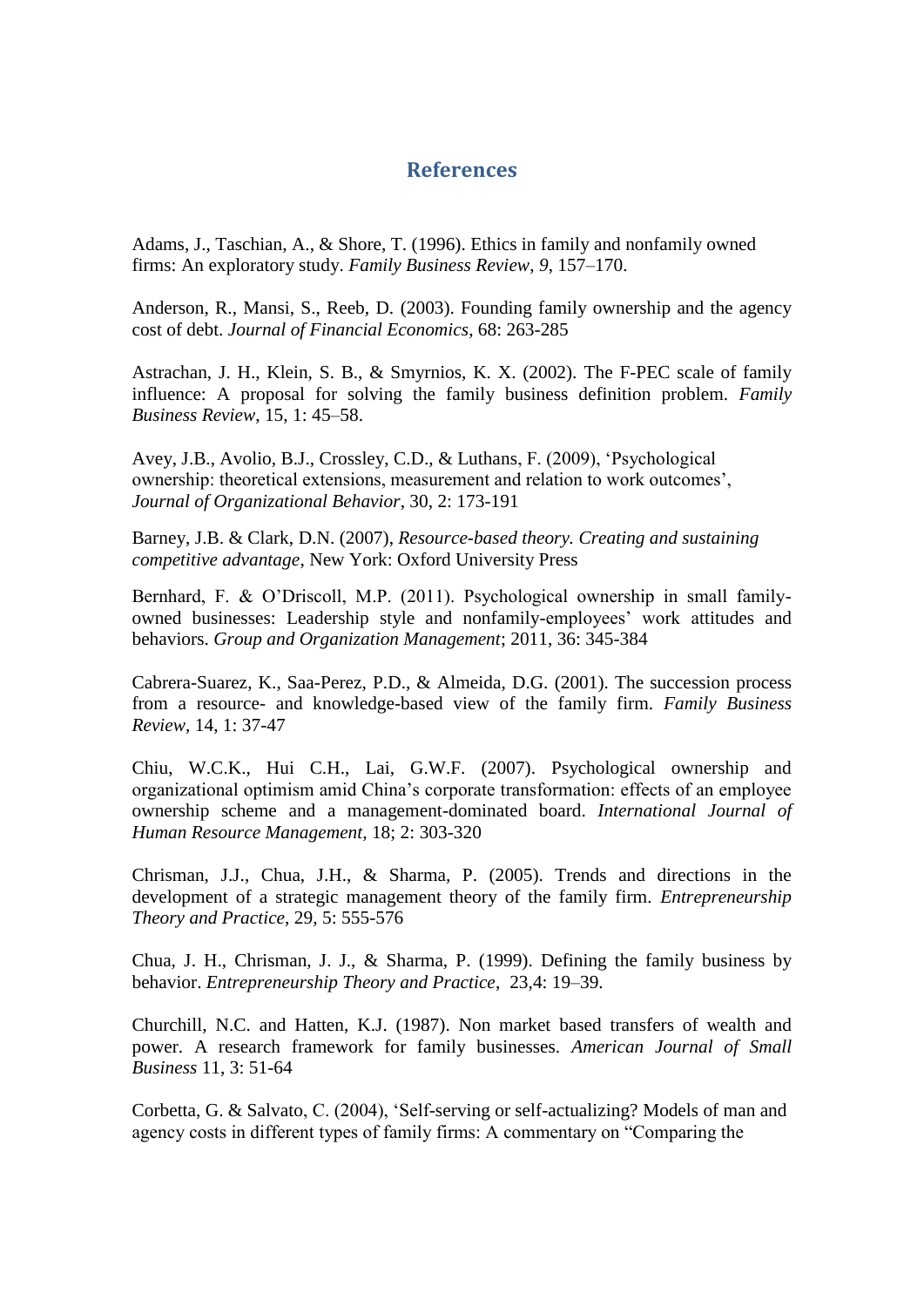agency costs of family and non-family firms: Conceptual issues and exploratory evidence"", *Entrepreneurship Theory and Practice*, 28, 4: 355-362

Dirks, K.T., Cummings, L.L. & Pierce, J.L. (1996). "Psychological ownership in organizations: conditions under which individuals promote and resist change", in Woodman, R.W. & Pasmore, A. (Eds.), *Research in organizational change and development*, 9: 1-23, Greenwich, CT: JAI Press

Eddleston, K.A. & Kellermanns, F.W. (2007). "Destructive and productive family relationships: A stewardship theory perspective", *Journal of Business Venturing*, 22, 2007: 545-565

Eddleston, K.A. , Kellermanns, F.W. & Saharthy (2008). Resource configuration in family firms: Linking resources, strategic planning and technological opportunities to performance. *Journal of Management Studies*. January 2008, 45, 1: 26-50

Fong, E.A. , Tosi J.R., H.L.(2007) Agency theory and conscientiousness. *Journal of Management* April 2007, 33, 2: 161-179

Etzioni, A. (1991). "The socio-economics of property" in Rudmin, F.W. (Ed.), "To have possessions: a handbook on ownership and property". *Journal of Social Behavior and Personality*, 6: 465-468

Gersick, K.E., Davis, J.A., McCollom Hampton, M., & Lansberg, I. (1997), *Generation to generation – Life cycles of the family business*, Boston: Harvard Business School Press

Habbershon, T., Williams, M. & MacMillan, I. (2003). A unified systems perspective of family firm performance. *Journal of Business Venturing*, 18: 451-465

Hall, A. (2005). *Beyond the legal: Psychological ownership and responsibility in the family business.* Proceedings of the FBN 16<sup>th</sup> annual world conference, September, Brussels

Hume, D. (1984). *A treatise of human nature.* Harmondsworth: Penguin

Ikävalko, M., Pihkala, T., & Jussila, I. (2006). Psychological ownership and family businesses – Identifying the common ground through discriminant analysis. Paper presented at the *RENT Conference on Research in Entrepreneurship and Small Business*. Brussels, Belgium, November 2006

Kames, H.H. (1778). *Sketches of the history of man*. 2<sup>nd</sup> ed., London, Edinburgh; Strahan & Cadell, Creech.

Kames, H.H. (1792). *Historical law-tracts*,  $4<sup>th</sup>$  ed., London & Edinburgh: Cadell and Creech

Koiranen, M. (2006), "Psychological ownership and entrepreneurial drive as value creators" in Koiranen, M. & Chirico, F. (2006), *Family firms as arenas for transgenerational value creation'*, Jyväskylä: University of Jyväskylä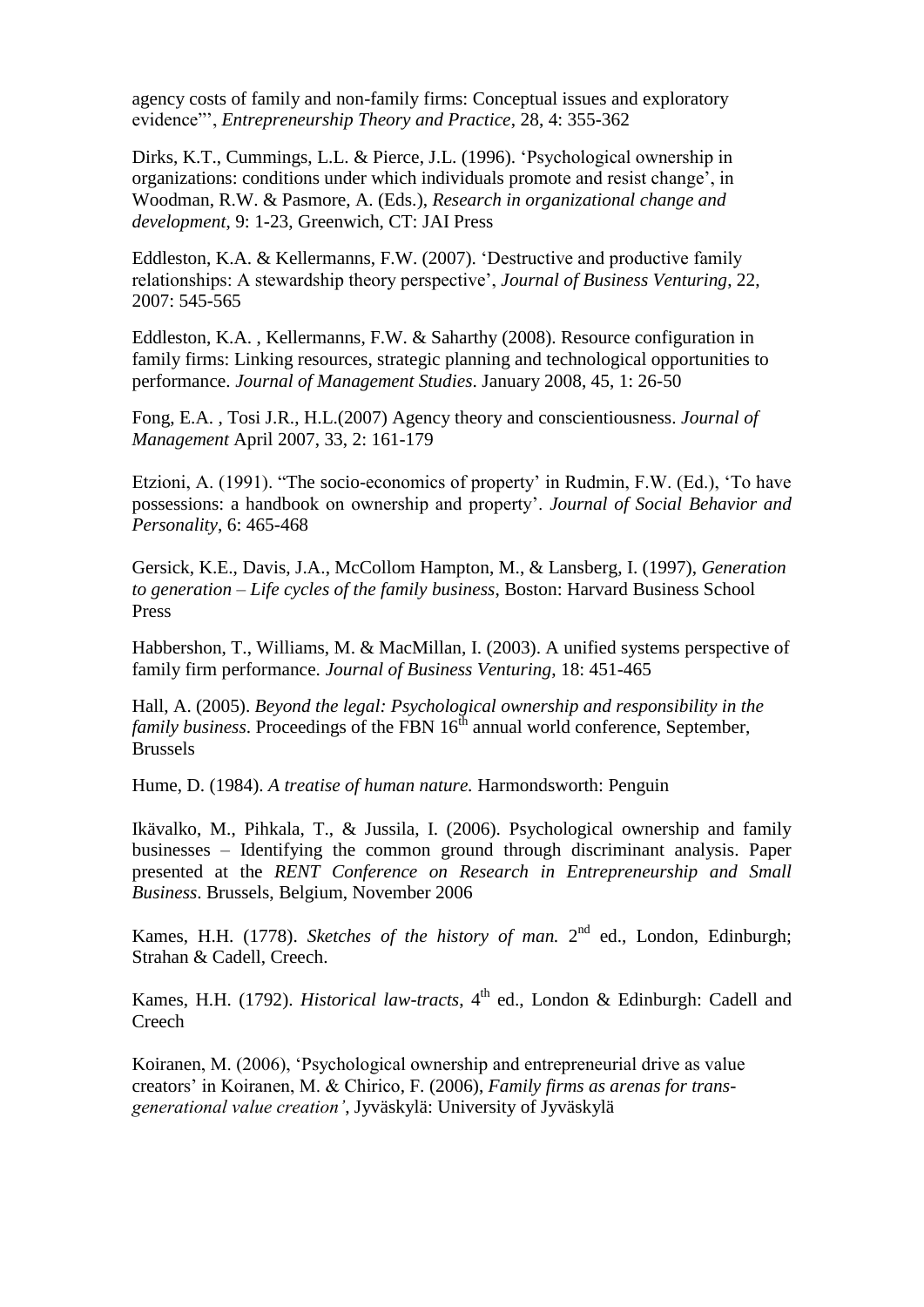Lerner, J.S., Tetlock, P.E. (1999). Accounting for the effects of accountability. *Psychological bulletin*. Vol. 125, nr.2: 255-275

Locke, J. (1967). *The second treatise on government*, Peter Laslett (ed.), 2<sup>nd</sup> edn, Cambridge: Cambridge University Press

Litz, R. A. (1995). The family business: Toward definitional clarity. In *Proceedings of the Academy of Management* (pp. 100–104). Briarcliff Manor, NY: Academy of Management.

Pierce, J.L., & Jussila, I., 2009, "Collective psychological ownership within the work and organization context: Construct introduction and elaboration". *Journal of Organizational Behavior*, published online in Wiley Inter Science

Pierce, J.L., Kostova, T., & Dirks, K.T., 2001, "Toward a theory of psychological ownership in organizations". *Academy of Management Review,* 26, (2): 298-310

Pierce, J.L., Kostova, T., & Dirks, K.T., 2003, "The state of psychological ownership: integrating and extending a century of research". *Review of General Psychology,* 7: 84- 107

Pierce, J.L., O"Driscoll, M.P.,& Coghlan, A.(2004). Work environment structure and psychological ownership: The mediating effects of control. *The Journal of Social Psychology*, 144, 5: 507–534

Pierce, J.L., Rubenfeld, S.A.,& Morgan, S. (1991). Employee ownership: A conceptual model of process and effects. *Academy of Management Review*,16, 1: 121–144

Pierce, J.L.,Van Dyne, L.,& Cummings, L.L.(1992). Psychological ownership: A conceptual and operational examination. Paper presented at the *Southern Management Association Proceedings*

Rahmatian, A. (2008). Psychological aspect of property and Ownership. *Liverpool Law Review*, 2008, 29: 287-308

Randøy, T. & Goel, S. (2003). Ownership structure, founder leadership, and performance in Norwegian SMEs: Implications for financing entrepreneurial opportunities. *Journal of Business Venturing*, *18*, 619–637.

Schulze, W.S., Lubatkin, M.H., & Dino, R.N., 2003a, "Toward a theory of agency and altruism in family firms". *Journal of Business Venturing*, 18: 473-490

Schulze, W.S., Lubatkin, M.H., & Dino, R.N., 2003b, "Exploring the agency consequences of ownership dispersion among the directors of private family firms". *Academy of Management Journal*, 46, (2): 179-194

Schulze, W.S., Lubatkin, M.H., Dino, R.N. & Buchholtz, A.K., 2001, "Agency relationships in family firms". *Organization Science*, 12, (2): 99-116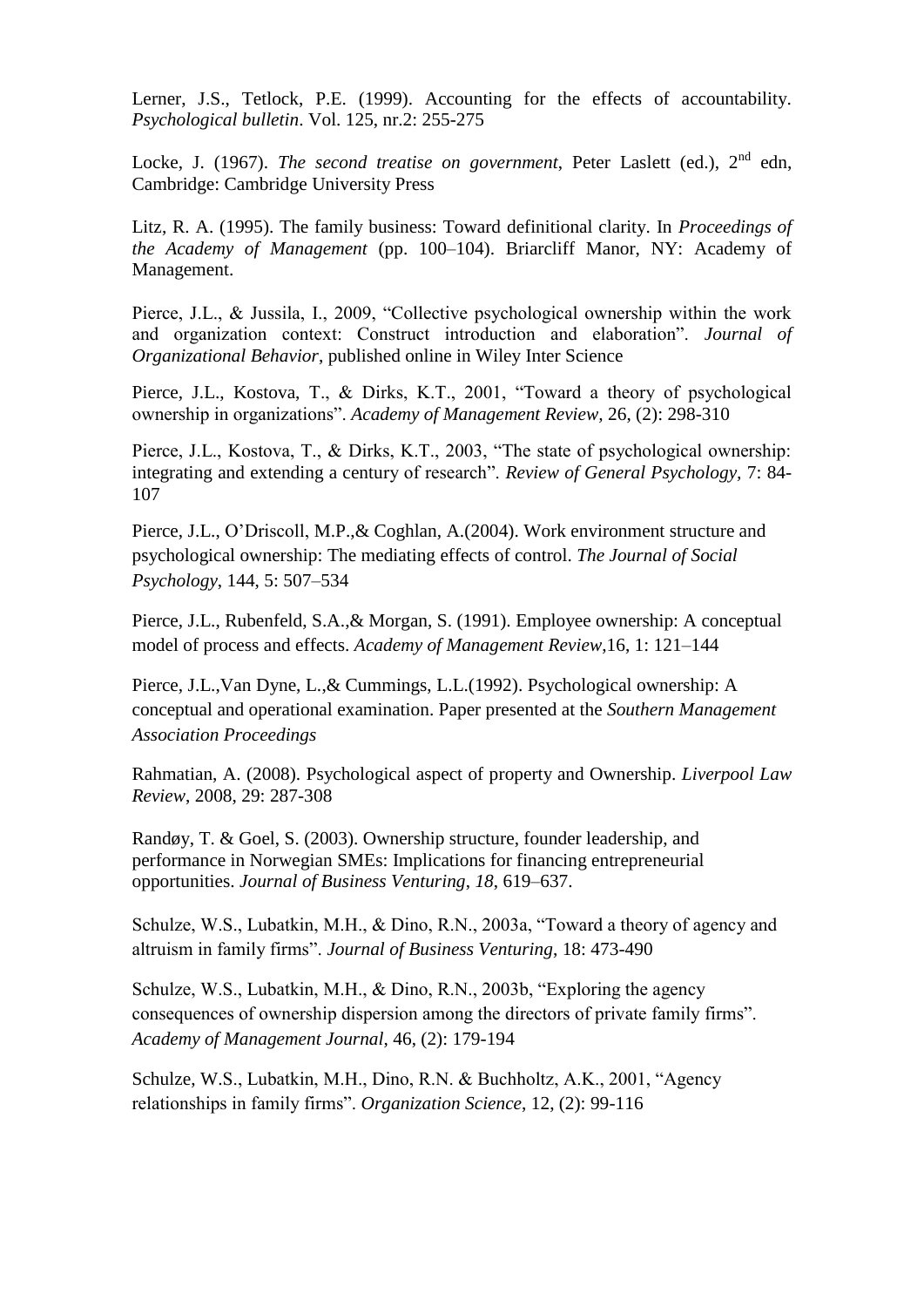Sharma, P. (2002). *Stakeholder mapping technique: Toward the development of a family firm typology*. Paper presented at the Academy of Management meetings. Denver, CO.

Sharma, P. (2004), "An overview of the field of family business studies: Current status and directions for the future", *Family Business Review,* 17, 1: 1-36

Sharma, P. & Irving, P.G. (2005) Four bases of family business successor commitment: Antecedents and consequences. *Entrepreneurship Theory & Practice*, 29, 1: 13-33

Sieger, P., Bernhard, F. & Frey,U. (2011). Affective commitment and job satisfaction among non-family employees: Investigating the roles of justice perceptions and psychological ownership. *Journal of Family Business Strategy* (2011), in press

Sundaramurthy, C. & Kreiner, G.E. (2008). Governing my managing identity boundaries: The case of family businesses. *Entrepreneurship Theory & Practice*, 32, 3: 415-436

Smith, A. (1776-1976). *An inquiry into the nature and causes of the wealth of nations*. Oxford: Oxford university press

Uhlaner, L., Floren, R., & Geerlings, J. (2007), "Owner commitment and relational governance in the privately-held firm: An empirical study", *Small Business Economics*, 29, 3: 275-293

Steier, L. (2003). Variants of agency contracts in family financed ventures as a continuum of familial altruistic and market rationalities. *Journal of Business Venturing*, 18: 597-618

Steier, L. (2001). Next-generation entrepreneurs and succession: An exploratory study of modes and means of managing social capital. *Family Business Review*, 14, 3: 259- 276

Uhlaner, L., Floren, R., & Geerlings, J. (2007), "Owner commitment and relational governance in the privately-held firm: An empirical study", *Small Business Economics*, 29, 3: 275-293

Vandewalle, D., Van Dyne, L., & Kostova, T., 1995, "Psychological ownership: An empirical examinations of its consequences". *Group & Organization Management*, 20: 210-226

Van Dyne, L., Pierce, J.L. (2004) "Psychological ownership and feelings of possession: three field studies predicting employee attitudes and organizational citizenship behavior". *Journal of Organizational Behavior*, 25: 439-459

Wagner, S.H., Parker, P., Christiansen, N.D. (2003), "Employees that think and act like owners: effects of ownership beliefs and behaviors on organizational effectiveness", *Personnel Psychology,* 56: 847-871

Ward, J. and Dolan, C. (1998), Defining and Describing Family Business Ownership Configurations. *Family Business Review*, 11: 305–310.